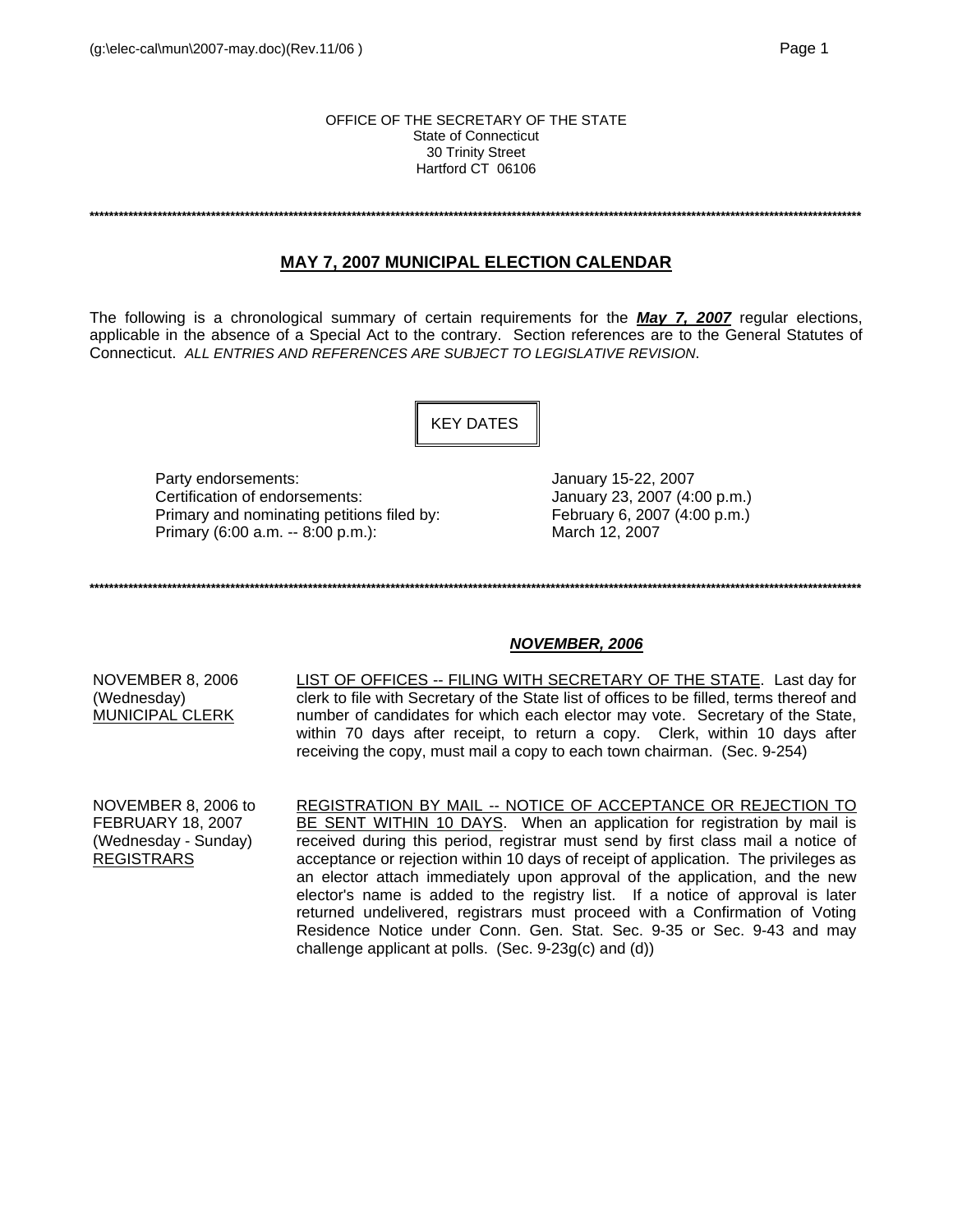## NOVEMBER 15, 2006 (Wednesday) POLITICAL PARTIES

PARTY RULES. Last day to file with Secretary of the State change in party rules regarding the method of party endorsement for a candidate to run for municipal office if endorsement made on, January 15, 2007. If endorsement is made on January 22, 2007, then November 22, 2006 is last day. At least 60 days before endorsement, one copy of party rules governing such endorsement must be filed with the Secretary of the State. One copy of revised local party rules (and any amendments thereto) must also be filed forthwith with town clerk and state central committee. (Applies only when new rules are adopted or existing rules are amended or rescinded.) (Secs. 9-372(5)(B), 9-374 and 9-375)

# *DECEMBER, 2006*

DECEMBER 11, 2006 (Monday) REGISTRARS MUNICIPAL CLERK POLLING PLACE -- ADJACENT DISTRICT -- PRIMARY. Last day for registrars, when necessary, to designate to the municipal clerk a polling place in an adjacent voting district for municipal primary. Within 10 days after such filing, municipal clerk to publish notice. (Sec. 9-168b)

districts for municipal primary. (Sec. 9-169)

DECEMBER 11, 2006 (Monday) LEGISLATIVE BODY

DECEMBER 12, 2006 (Tuesday) REGISTRARS

PARTY TRANSFER -- MUNICIPAL PRIMARY. Last day that an enrolled elector can transfer from one party to another and be eligible to vote in municipal primary of new party. (Sec. 9-59)

VOTING DISTRICTS. Last day to make changes in the boundaries of voting

#### *JANUARY, 2007*

- JANUARY 2, 2007 (Tuesday) REGISTRARS ADMISSION OF ELECTORS AT PUBLIC HIGH SCHOOLS. Between January 1st and the last day of the school year, registrars must hold one registration session at each public high school in town. (Sec. 9-17(c))
- JANUARY 2, 2007 (Tuesday) NOMINATING PETITION FORMS. Secretary of the State may begin issuing nominating petition forms for offices to be contested at the regular election. (Sec. 9-453b)

JANUARY 9, 2007 (Tuesday) TOWN CHAIRMEN NOTICE OF CAUCUS. Last day to publish notice of endorsement caucus, if caucus is the endorsing authority for municipal office, if caucus is held on January 15, 2007. If caucus is held January 22, 2007, then January 16, 2007 is the last day. Notice must be published at least 5 full days before the caucus. Party rules may require earlier notice. (Sec. 9-390)

JANUARY 10, 2007 (Wednesday) REGISTRARS WAIVER OF ACCESSIBILITY OF POLLING PLACE. Last day that registrars may file with Secretary of the State a request for a waiver to provide accessible polling place for physically disabled, for primary. (Sec. 9-168d)

JANUARY 11, 2007 (Thursday) MINOR PARTIES MINOR PARTY RULES. Minor parties must have filed with the Secretary of the State, by this date, party rules regulating the manner in which the party nominates candidates for public offices for which it has minor party status. One copy of revised local party rules (and any amendments thereto) must also be filed forthwith with town clerk. (Secs. 9-372(6), 9-374 and 9-375)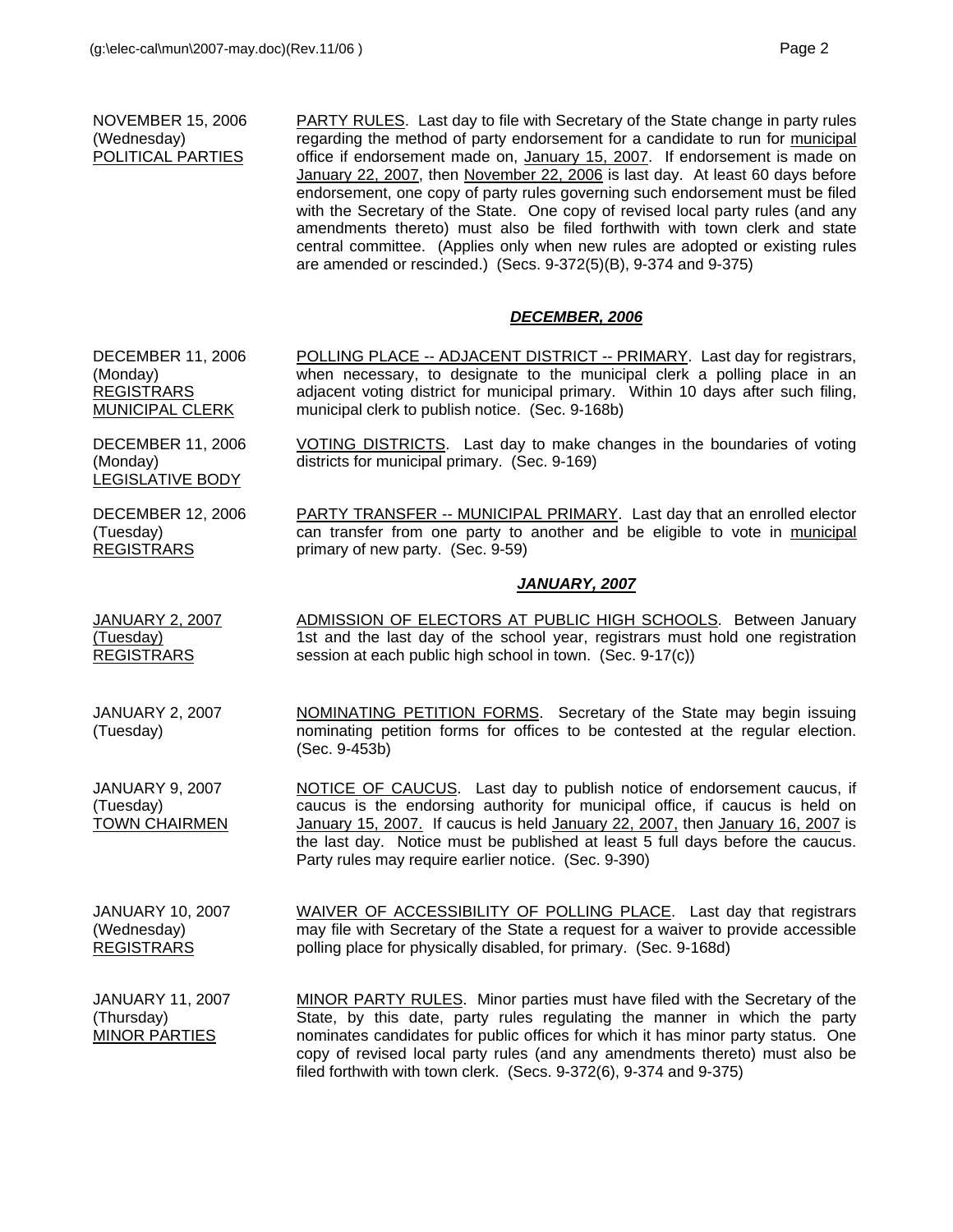JANUARY 15, 2007 to JANUARY 22, 2007 (Monday - Monday) POLITICAL PARTIES PARTY ENDORSEMENT. Endorsement by major party for municipal office by town committee, caucus or convention between these days. (Secs. 9-390, 9-391 and 9-2)

Warning: Endorsements must be certified to municipal clerk by 4:00 p.m., January 23, 2007.

 No party may endorse more candidates for municipal office than number for which an elector may vote. (Sec. 9-414). See also Sec. 9-204a re. Board of Education.

REGISTRARS PRIMARY PETITIONS AVAILABLE. Petition forms for persons desiring to oppose party-endorsed candidates for municipal office must be available from the registrar of voters beginning on the day following the making of the party's endorsement of candidates for municipal office or beginning on the day following the final day for the making of such endorsements, whichever comes first. (Secs. 9-372(5) and 9-409)

JANUARY 23, 2007 (Tuesday) 4:00 p.m. POLITICAL PARTIES MUNICIPAL CLERK PARTY ENDORSEMENTS -- CERTIFICATION. Last day for certification by a major political party to municipal clerk of party endorsement for municipal office. Each endorsement must be certified by both the chairman or presiding officer and the secretary of the town committees, caucus, or convention which made the endorsement; the certification need not be signed by the endorsed candidate(s). Clerk must forthwith publish notice of certification and that list of candidates is on file. (Secs. 9-391 and 9-395)

#### *FEBRUARY, 2007*

FEBRUARY 4, 2007 to FEBRUARY 10, 2007 (Sunday - Saturday) MUNICIPAL CLERK REPORT TO SECRETARY OF NUMBER OF VOTING MACHINES. Town Clerks shall notify the Secretary of the State during the first week of February in each year of the total number of names on the registry list and on each enrollment list and the total number of unaffiliated electors, and the total number of voting machines, by district, in such town. If the number of machines is less than the number required under Section 9-238, the town clerk shall include an explanation of the discrepancy. Each town clerk shall also file a duplicate copy of such notification with officials who are required to provide voting machines under Section 9-238. (Sec. 9-238a)

FEBRUARY 5, 2007 (Monday*)* REGISTRARS MUNICIPAL CLERK POLLING PLACE -- ADJACENT DISTRICT -- ELECTION. Last day for registrars, when necessary, to designate to the municipal clerk a polling place in an adjacent voting district for municipal election. Within 10 days after such filing, municipal clerk to publish notice. (Sec. 9-168b)

FEBRUARY 5, 2007 (Monday) LEGISLATIVE BODY VOTING DISTRICTS. Last day to make changes in the boundaries of voting districts for municipal election. (Sec. 9-169)

FEBRUARY 6, 2007 (Tuesday) MUNICIPAL CLERK

SPECIAL 90-DAY MILITARY BLANK BALLOT -- ELECTION. The special 90day military blank ballot for all offices for military contingencies becomes available this day upon application properly made. (Sec. 9-153e). Explanatory text and/or arguments re. local questions (option). (Secs. 9-140(d) and 9-369b)

REGISTRARS Registrars may direct the clerk to mail such special ballot set to qualified persons or municipal clerk may so act on his own motion. (Sec. 9-153d)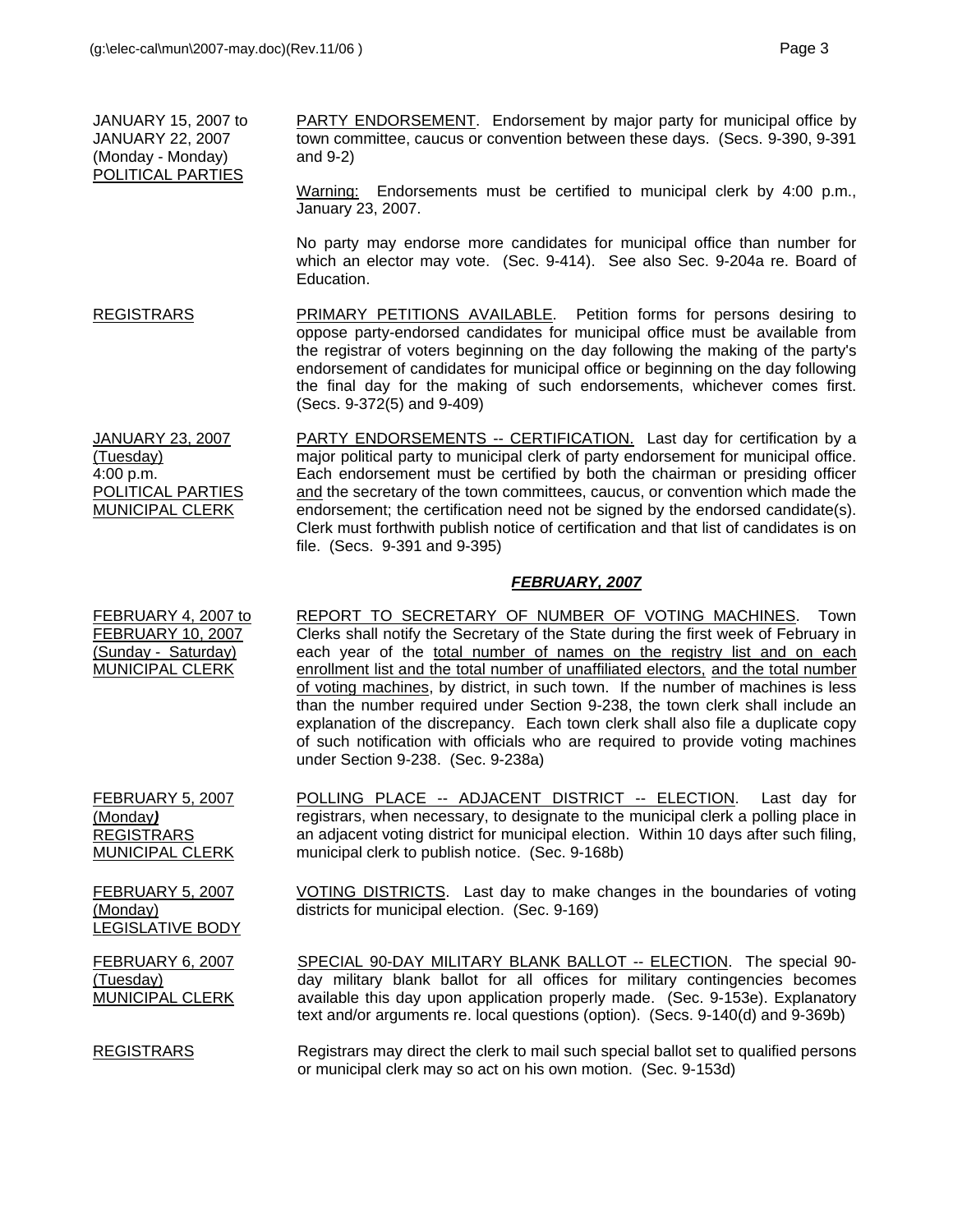FEBRUARY 6, 2007

(Tuesday) 4:00 p.m. REGISTRARS

| FEBRUARY 6. 2007  | WRITE-IN REGISTRATION. First day that write-in candidates for any office           |
|-------------------|------------------------------------------------------------------------------------|
| (Tuesday)         | being contested at election, may register as write-in candidates with Secretary of |
| WRITE-IN          | the State. $(Sec. 9-373a)$                                                         |
| <b>CANDIDATES</b> |                                                                                    |
|                   |                                                                                    |

PRIMARY PETITIONS -- FILING. Primary petitions for opposition candidates of a major party for municipal offices must be submitted to respective registrars by 4:00 p.m. of this day.

Registrars of voters, deputy registrar or assistant registrar must be in their office or office facilities between 1:00 p.m. and 4:00 p.m. to accept petitions. (Secs. 9- 405 and 9-406)

FAILURE TO ENDORSE: *Single-opening municipal office --* opposing candidate is deemed nominated if no endorsement has been made and certified to municipal clerk and there is only one opposing candidacy. *Multiple-opening office --* party-endorsed candidates and opposing candidates are all deemed nominated if there are an insufficient number of endorsements certified to the municipal clerk and no more opposing candidates than the number for which no endorsement is made. (Sec. 9-418)

- REGISTRARS MUNICIPAL CLERK NOTICE OF PRIMARY. On filing of valid petition for municipal office, and after checking the same, registrar notifies municipal clerk that primary is to be held and clerk publishes registrar's notice and information concerning candidates, primary date, hours, and location of polls, files one copy with Secretary of the State, and records said notice. If central counting designated by the registrars, the notice of primary shall include such central location. (Secs. 9-147a and 9- 435)
- MUNICIPAL CLERK PRINTING ABSENTEE BALLOTS. Immediately after all the challenge candidates for municipal offices are known from the registrars, the municipal clerk must begin making arrangements to have the absentee ballots for the primary printed. (Sec. 9-135b(a))
- MUNICIPAL CLERK SAMPLE ABSENTEE BALLOT AVAILABLE. A layout model of each different absentee ballot shall be available for public inspection at municipal clerk's office prior to printing. (Sec. 9-135b(b))
- MUNICIPAL CLERK ABSENTEE BALLOTS--FILING. Immediately upon receiving the printed absentee ballots, municipal clerk must file a printed absentee ballot for the municipality or for each different political subdivision, as the case may be, with Secretary of the State, and file an affidavit as to number of such ballots printed. (Sec. 9-135b(c)).
- MUNICIPAL CLERK BLANK BALLOTS TO ELECTORS TEMPORARILY LIVING (OR EXPECTING TO BE TRAVELING) OUTSIDE U.S. AND TO SERVICEMEN, SPOUSES AND DEPENDENTS WHETHER LIVING WITHIN OR OUTSIDE U.S. Beginning as soon as possible after a complete list of candidates is available, blank ballots (for all offices being contested at the primary), together with a complete list of candidates, should be sent to electors residing (or expecting to be traveling) outside the United States and to servicemen, spouses and dependents whether living within or outside the United States who have applied for an absentee ballot and are eligible to vote in the primary. (Sec. 9-153f)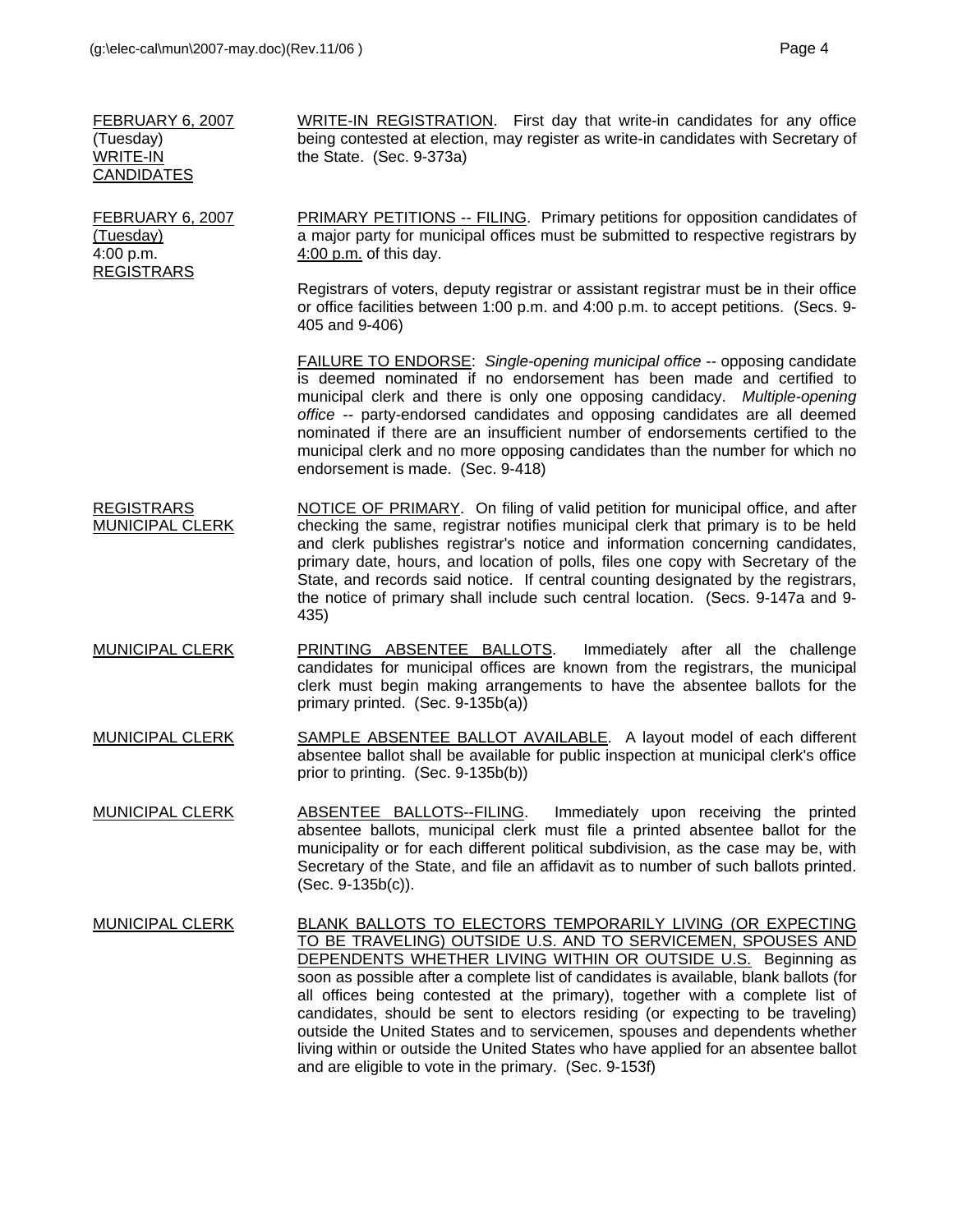| <b>REGISTRARS</b>                                                                                                                    | Registrars may direct the clerk to mail such blank ballot set to a qualified elector<br>or applicant for admission as an elector who (1) is living outside the U.S. or (2) is<br>a member of the armed forces, spouse or dependent. Municipal clerk also may<br>so act on his own motion. (Sec. 9-153d)                                                                                                                                                                                                        |
|--------------------------------------------------------------------------------------------------------------------------------------|----------------------------------------------------------------------------------------------------------------------------------------------------------------------------------------------------------------------------------------------------------------------------------------------------------------------------------------------------------------------------------------------------------------------------------------------------------------------------------------------------------------|
| FEBRUARY 6, 2007<br>(Tuesday)<br>4:00 p.m.<br><b>CANDIDATES</b>                                                                      | NOMINATING PETITIONS. Last day for filing with town clerk or the Secretary of<br>the State. Deadline 4:00 p.m. Town clerk or assistant town clerk must be in his<br>office between 1:00 p.m. and 4:00 p.m. to accept petitions. (Sec. 9-453i)                                                                                                                                                                                                                                                                  |
| <b>TOWN CLERK</b>                                                                                                                    | Clerk must file each petition page with Secretary of the State within 2 weeks after<br>receiving it. (Sec. 9-453n)                                                                                                                                                                                                                                                                                                                                                                                             |
| FEBRUARY 6, 2007 to<br><b>MARCH 5, 2007</b><br>(Tuesday - Monday)<br><b>INSTITUTIONAL</b><br><b>ADMINISTRATORS</b><br>AND REGISTRARS | SUPERVISED BALLOTING DESIGNATION. In order to have supervised<br>absentee balloting in a nursing home or rest home, etc., with less than 20<br>electors a written designation must be made between these dates by either<br>registrar of voters or the administrator of the institution, for the municipal primary.<br>These deadlines do not apply to a nursing home or rest home, etc., with 20 or<br>more electors because supervised voting is mandated at such institutions.<br>(Secs. 9-159q and 9-159r) |
| <b>FEBRUARY 8, 2007</b><br>(Thursday)<br><b>REGISTRARS</b>                                                                           | POLLING PLACES -- PRIMARY. Last day to determine polling places for<br>municipal primary. Polling places may be changed within thirty-one day period<br>only if municipal clerk and registrars of voters unanimously find that polling place<br>has been rendered unusable. If polling place found unusable, another polling<br>place must be designated forthwith and adequate notice of such change<br>published. (Secs. 9-168 and 9-169)                                                                    |
| FEBRUARY 11, 2007 to<br><b>FEBRUARY 20, 2007</b><br>(Sunday - Tuesday)<br><b>REGISTRARS</b>                                          | NOTICE OF 14TH DAY BEFORE PRIMARY DAY REGISTRATION SESSION.<br>If municipal primary will be held in your town and if your town's population is over<br>25,000, notice of February 26, 2007 session of registrars of voters to be<br>published at least once on or between any of these dates. This newspaper<br>notice need not be a legal notice. (Sec. 9-16)                                                                                                                                                 |
| FEBRUARY 11, 2007 to<br><b>FEBRUARY 20, 2007</b><br>(Sunday - Tuesday)<br><b>REGISTRARS</b>                                          | NOTICE OF 14TH DAY BEFORE PRIMARY ENROLLMENT SESSION.<br>- If<br>municipal primary will be held, notice must be published at least once on or<br>between any of these dates of the enrollment session to be held on February 26,<br>2007; such notice shall state that the registrars will, at such time, hear requests<br>by persons removed for adding their names to the registry list. This newspaper<br>notice need not be a legal notice. (Secs. 9-37 and 9-53)                                          |
| <b>FEBRUARY 13, 2007</b><br>(Tuesday)<br><b>CANDIDATES</b>                                                                           | CHANGE OF NAME. Candidates in the municipal primary must have changed<br>their name on the registry list by this date in order to have that change reflected<br>on the primary ballot label. (Sec. 9-42a)                                                                                                                                                                                                                                                                                                      |
| <b>FEBRUARY 16, 2007</b><br>(Friday)<br><b>MUNICIPAL CLERK</b>                                                                       | ABSENTEE BALLOTS.<br>Absentee ballots for municipal primary become<br>available on this day. (Secs. 9-135 and 9-140(f))                                                                                                                                                                                                                                                                                                                                                                                        |
| <b>REGISTRARS</b>                                                                                                                    | Registrars of voters may direct municipal clerk to mail absentee ballot forms to a<br>qualified elector or applicant for admission as an elector who (1) is living outside<br>the U.S. or (2) is a member of the armed forces or the spouse or dependent of a<br>member of the armed forces living where such member is stationed. Municipal<br>clerk also may so act on his own motion. (Secs. 9-133f, 9-140(f) and 9-153d)                                                                                   |
| <b>FEBRUARY 20, 2007</b><br>(Tuesday)<br><b>CANDIDATES</b>                                                                           | LIST OF MODERATORS. Last day for candidate to submit to registrar list of<br>desired certified primary moderators. Registrar must notify all candidates of their<br>right to submit a list of designees. (Sec. 9-436(f))                                                                                                                                                                                                                                                                                       |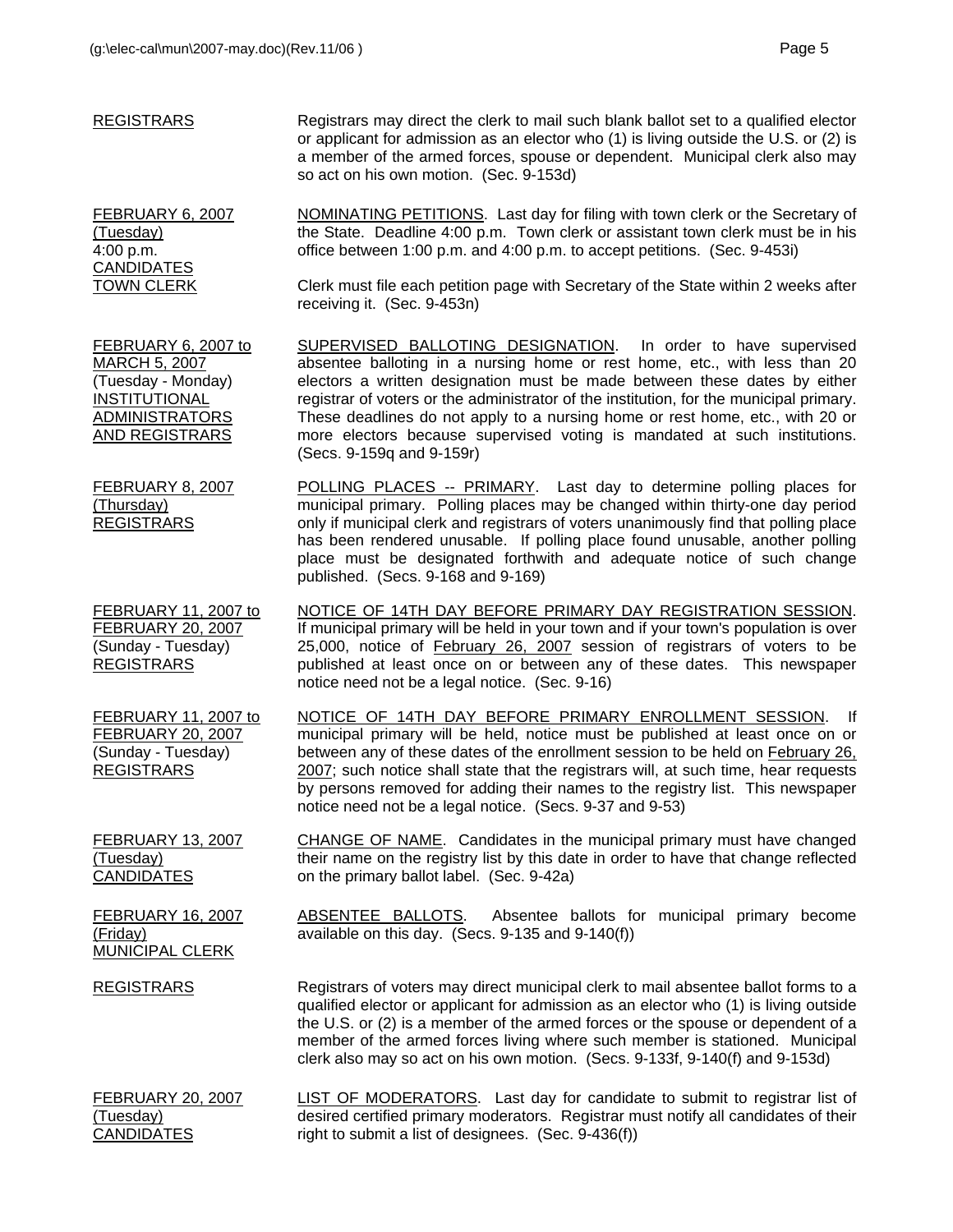| <b>FEBRUARY 20, 2007</b><br>(Tuesday)<br><b>REGISTRARS</b>                                        | CENTRAL COUNTING -- ABSENTEE BALLOTS. Last day for registrars to<br>designate in writing to the municipal clerk central location for the counting of<br>absentee ballots for municipal primary. Such location shall be published by the<br>municipal clerk in the notice for the primary. (Sec. 9-147a)                                                                                                                                                                                                                                                                                                                                                                                                                                                                                         |
|---------------------------------------------------------------------------------------------------|-------------------------------------------------------------------------------------------------------------------------------------------------------------------------------------------------------------------------------------------------------------------------------------------------------------------------------------------------------------------------------------------------------------------------------------------------------------------------------------------------------------------------------------------------------------------------------------------------------------------------------------------------------------------------------------------------------------------------------------------------------------------------------------------------|
| <b>FEBRUARY 20, 2007 to</b><br><b>MARCH 7, 2007</b><br>(Tuesday - Wednesday)<br><b>REGISTRARS</b> | <b>REGISTRATION BY MAIL -- NOTICE OF ACCEPTANCE OR REJECTION TO</b><br>BE SENT ON DAY OF RECEIPT. When an application for registration by mail is<br>received during the period beginning on the 21st day before a primary and<br>ending on the fifth day before a primary, registrar must send by first class mail a<br>notice of acceptance or rejection on day of receipt of application. The privileges<br>as an elector attach immediately upon approval of the application, and the new<br>elector's name is added to the registry list. If a notice of approval is later<br>returned undelivered, registrars must proceed with confirmation of voting<br>residence notice under Conn. Gen. Stat. Sec. 9-35 or Sec. 9-43 and may<br>challenge applicant at polls. (Sec. 9-23g(c) and (d)) |
| <b>FEBRUARY 20, 2007</b><br>(Tuesday)<br><b>TOWN CLERK</b>                                        | NOMINATING PETITIONS. Last day for town clerk to file nominating petition<br>pages, received by clerk on <b>February 6th</b> , with Secretary of the State. (Secs. 9-<br>453i and 9-453n)                                                                                                                                                                                                                                                                                                                                                                                                                                                                                                                                                                                                       |
| <b>FEBRUARY 26, 2007</b><br>(Monday)<br><b>REGISTRARS</b>                                         | PRIMARY ENROLLMENT SESSION. If primary is to be held, mandatory<br>enrollment session must be held on this date (14th day before primary day) for<br>the purpose of registration and/or enrollment of electors entitled to vote in<br>primary. At least two consecutive hours required, between the hours of 12:00<br>noon and 9:00 p.m. (Sec. 9-51)                                                                                                                                                                                                                                                                                                                                                                                                                                            |
|                                                                                                   | If primary is to be held, registrars must also hold a session to hear requests for<br>adding names to the registry list by persons removed. This session may be held<br>simultaneously with the enrollment session. (Sec. 9-37)                                                                                                                                                                                                                                                                                                                                                                                                                                                                                                                                                                 |
| <b>FEBRUARY 26, 2007</b><br>(Monday)<br><b>REGISTRARS</b>                                         | FOURTEENTH DAY BEFORE PRIMARY DAY REGISTRATION SESSION. If<br>municipal primary will be held in your town and if your town's population is over<br>25,000, mandatory registration session must be held on this date. Hours: any<br>two hours between 5:00 p.m. and 9:00 p.m. (Sec. 9-17)                                                                                                                                                                                                                                                                                                                                                                                                                                                                                                        |
|                                                                                                   | <b>MARCH, 2007</b>                                                                                                                                                                                                                                                                                                                                                                                                                                                                                                                                                                                                                                                                                                                                                                              |
| <b>MARCH, 2007</b><br><b>REGISTRARS</b>                                                           | NOTICE OF LOTTERY TO DETERMINE ORDER OF NAMES FOR MULTIPLE-<br>OPENING OFFICE. After the nomination of candidates for a multiple-opening<br>office by a major or minor party or nominating petition is finalized (see entry<br>under "March 13, 2007 "STATEMENT OF ENDORSEMENT - NOMINATING<br>PETITION CANDIDATES), registrars hold public lottery to determine horizontal<br>order of such names within a row on election ballot. Registrars must provide at<br>least 5 days' public notice for ceremony. (Secs. 9-253 and 9-453r)                                                                                                                                                                                                                                                            |
| MARCH 1, 2007<br>(Thursday)<br><b>REGISTRARS</b><br><b>CANDIDATES</b>                             | LISTS OF PRIMARY OFFICIALS. Last day for candidates to submit to registrar<br>lists of desired primary day officials, except moderators. Registrar must notify all<br>candidates of their right to submit a list of designees. (Sec. 9-436)                                                                                                                                                                                                                                                                                                                                                                                                                                                                                                                                                     |
| <b>MARCH 5, 2007</b><br>(Monday)<br><b>REGISTRARS</b>                                             | <b>ENROLLMENT LIST.</b> Supplementary or updated enrollment list for use at<br>primary, if any, to be printed by this date. If two parties have a primary, towns<br>which have eliminated separate enrollment lists must print enrollment lists.<br>(Sec. 9-55)                                                                                                                                                                                                                                                                                                                                                                                                                                                                                                                                 |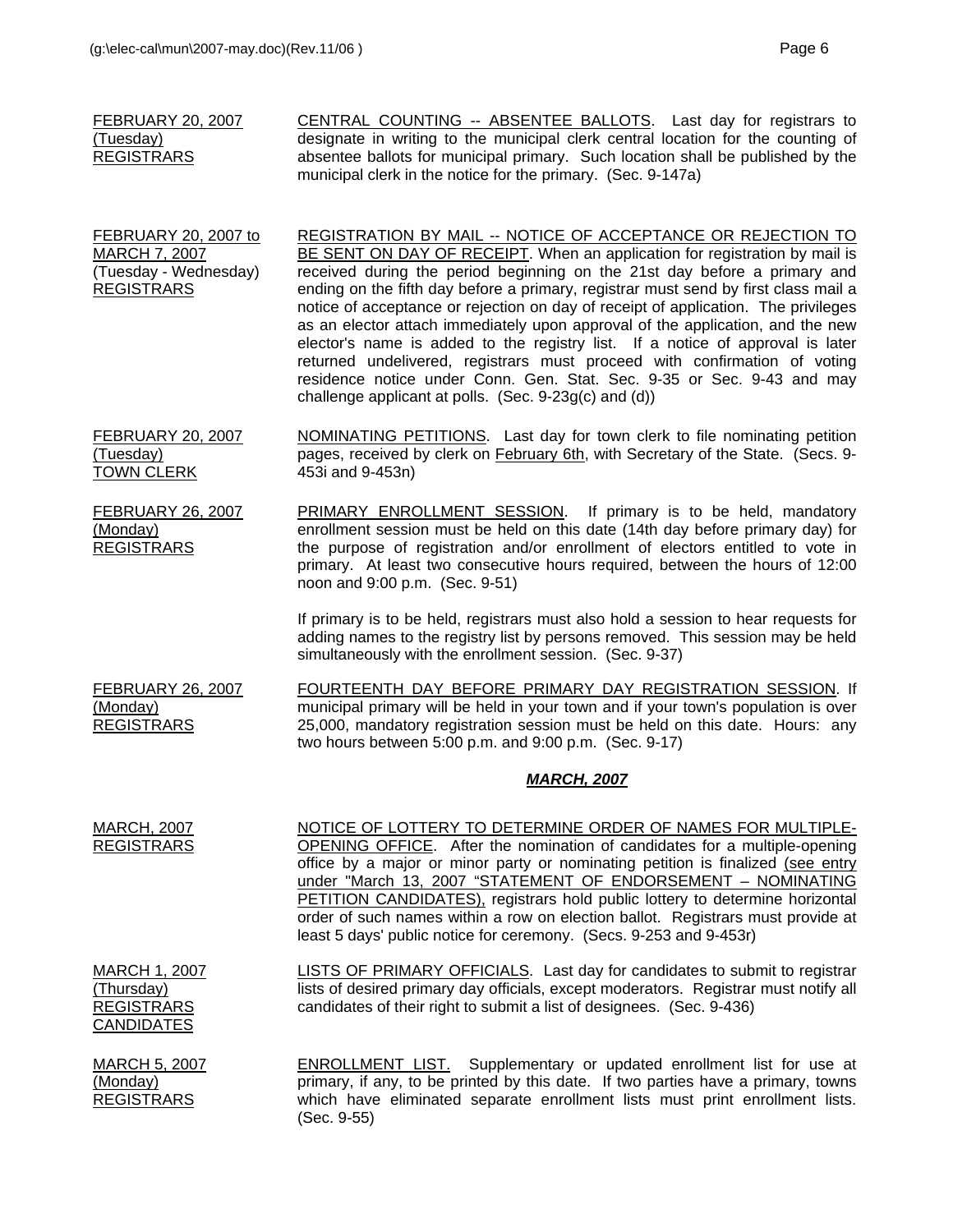| <b>MARCH 5, 2007</b><br>(Monday)<br><b>REGISTRARS</b>                                 | ABSENTEE BALLOT CHECK-OFF. PRIMARY. Whether central counting of<br>absentee ballots has been designated or not, beginning as soon after 11:00 a.m.<br>as the absentee ballots are available from the municipal clerk, the registrars may<br>begin checking the absentee ballots on this day and each weekday before the<br>primary. The ballots shall be checked not later than the last weekday before the<br>primary. The registrars shall check without opening the outer envelopes the<br>names of such absentee voters on the official check list to be used at such<br>primary by indicating "Absentee" or "A" preceding such name, and in the case of<br>central counting shall also note such designation on a duplicate list. After<br>checking is completed, municipal clerk seals unopened ballots for delivery<br>between 10:00 a.m. and 12:00 noon, primary day. (Sec. 9-140c) |
|---------------------------------------------------------------------------------------|---------------------------------------------------------------------------------------------------------------------------------------------------------------------------------------------------------------------------------------------------------------------------------------------------------------------------------------------------------------------------------------------------------------------------------------------------------------------------------------------------------------------------------------------------------------------------------------------------------------------------------------------------------------------------------------------------------------------------------------------------------------------------------------------------------------------------------------------------------------------------------------------|
| MARCH 5, 2007<br>(Monday)<br>INSTITUTIONAL<br><b>ADMINISTRATORS</b><br>AND REGISTRARS | SUPERVISED BALLOTING DESIGNATION. Last day to request supervised<br>absentee balloting in a nursing home or rest home, etc., with less than 20<br>electors. A written designation must be made by this date by either registrar of<br>voters or the administrator of the institution, for the primary. This deadline does<br>not apply to a nursing home or rest home, etc., with 20 or more electors because<br>supervised voting is mandated at such institutions. (Secs. 9-159q and 9-159r)                                                                                                                                                                                                                                                                                                                                                                                              |
| MARCH 7, 2007<br>(Wednesday)<br><b>MUNICIPAL CLERK</b>                                | <b>LOCAL QUESTIONS ON BALLOT.</b> Last day for municipality to approve<br>question to appear on ballot at election, unless otherwise specifically provided by<br>the general statutes. (Sec. 9-370)                                                                                                                                                                                                                                                                                                                                                                                                                                                                                                                                                                                                                                                                                         |
|                                                                                       | Municipal clerk must keep full text of question on file in his office open to public<br>inspection from time question is approved for submission through election. (Sec.<br>$9-369a)$                                                                                                                                                                                                                                                                                                                                                                                                                                                                                                                                                                                                                                                                                                       |
| <b>MARCH 7, 2007</b><br>(Wednesday)<br><b>REGISTRARS</b>                              | WAIVER OF ACCESSIBILITY OF POLLING PLACE. Last day that registrars<br>may file with Secretary of the State a request for a waiver to provide accessible<br>polling place for physically disabled for election. (Sec. 9-168d)                                                                                                                                                                                                                                                                                                                                                                                                                                                                                                                                                                                                                                                                |
| MARCH 7, 2007<br>(Wednesday)<br><b>REGISTRARS</b>                                     | REGISTRATION AND ENROLLMENT CUT-OFF. Deadline for registering and/or<br>enrolling for voting in primary unless register in person with town clerk or<br>registrar or unless file application for enrollment in person with registrar of voters.<br>(Secs. 9-23g, 9-56 and 9-57)                                                                                                                                                                                                                                                                                                                                                                                                                                                                                                                                                                                                             |
|                                                                                       | Mail-in application of new voter must be received by registrar of voters of the<br>town of residence by this day, except that a mail-in application of new voter<br>postmarked by this day or received by a voter registration agency or the<br>Department of Motor Vehicles by this day may be received by the registrar of<br>voters until 12:00 noon of March 9, 2007. (Sec. 9-23g(c) and (d))                                                                                                                                                                                                                                                                                                                                                                                                                                                                                           |
|                                                                                       | However, enrollment application of unaffiliated voter must be received by this<br>day by registrar of voters of the town of residence unless unaffiliated voter files<br>application for enrollment in person with registrar of voters by 12:00 noon of<br>March 9, 2007. (Sec. 9-56)                                                                                                                                                                                                                                                                                                                                                                                                                                                                                                                                                                                                       |
| MARCH 8, 2007 thru<br>MARCH 18, 2007<br>(Thursday - Sunday)<br><b>REGISTRARS</b>      | REGISTRATION BY MAIL -- NOTICE OF ACCEPTANCE OR REJECTION TO<br>BE SENT WITHIN 10 DAYS. PRIVILEGES OF AN ELECTOR SHALL NOT<br>ATTACH UNTIL THE DAY AFTER THE PRIMARY OR THE DAY APPLICATION<br>IS APPROVED, WHICHEVER IS LATER. When a mail-in application hand-<br>delivered by someone other than the applicant is received during this period in<br>applicant's town (or by the DMV or a voter registration agency), or a mailed mail-<br>in application for registration is postmarked during this period, registrar must act<br>on the application and send a notice of acceptance or rejection within 10 days of                                                                                                                                                                                                                                                                      |

receipt of the application. Privileges of an elector shall not attach until March 13, 2007, or until the application is approved, whichever is <u>later</u>. (Sec. 9-23g(d)(2))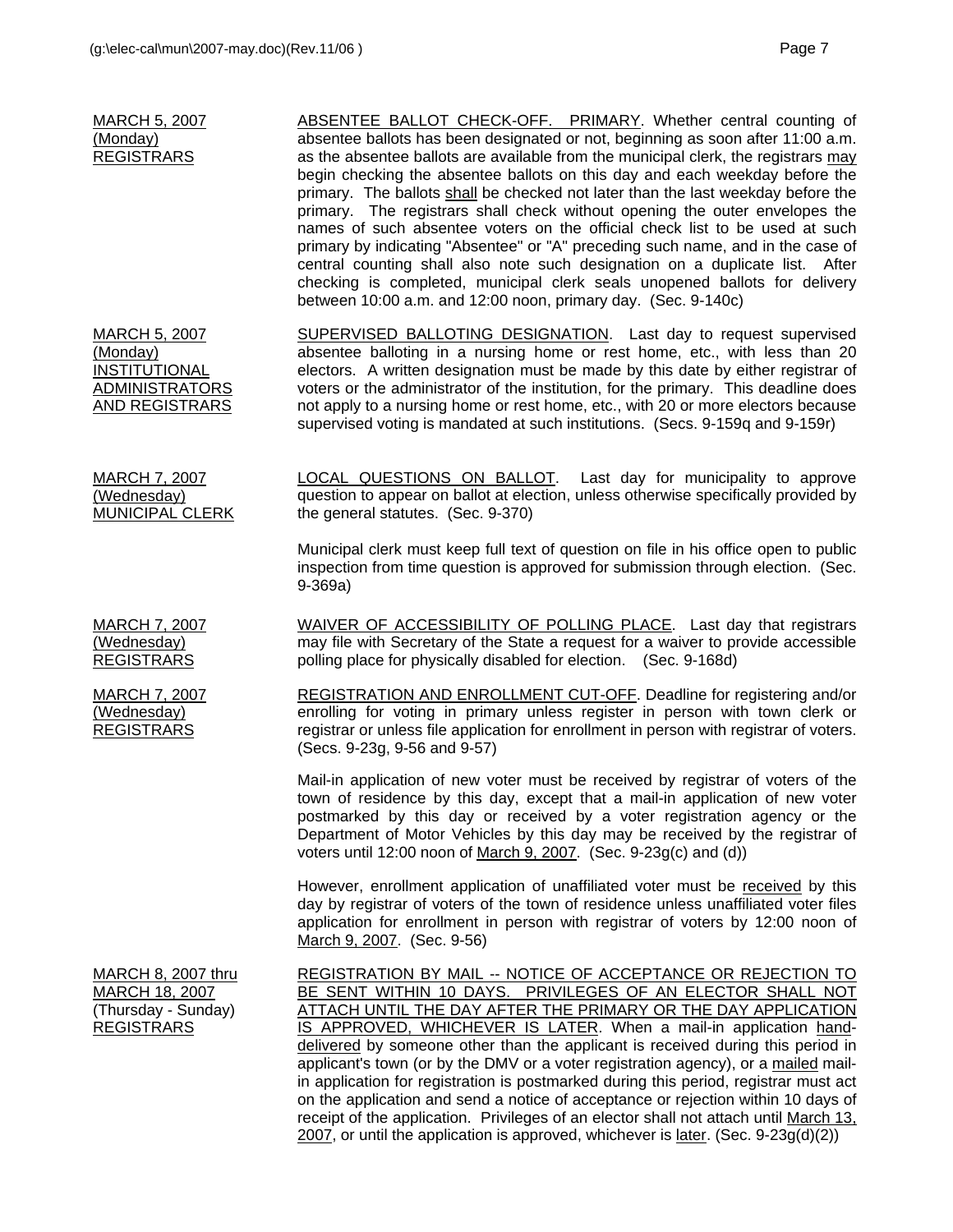# IMPORTANT EXCEPTION:

|                                                                       | <b>IIVIT VINTAINT LAULE TIUIN.</b><br>If an application of a new voter indicates that it was (1) received by March<br>7, 2007 by the DMV or a voter registration agency, or (2) postmarked by<br>March 7, 2007, the registrar of voters of the town of residence shall mail a<br>notice of acceptance or rejection on the day of receipt of such application<br>during the period March 8th through noon March 9th. Such persons<br>whose applications are accepted by noon March 9th acquire privileges of<br>an elector immediately and may vote in the primary. (Sec. $9-23g(c)$ & (d)) |
|-----------------------------------------------------------------------|--------------------------------------------------------------------------------------------------------------------------------------------------------------------------------------------------------------------------------------------------------------------------------------------------------------------------------------------------------------------------------------------------------------------------------------------------------------------------------------------------------------------------------------------------------------------------------------------|
| <b>MARCH 9, 2007</b><br>(Friday)<br><b>REGISTRARS</b>                 | <b>ENROLLMENT LIST.</b> Separate supplementary list compiled prior to 12 noon,<br>which list shall include the name of any person who was admitted as an elector<br>or whose privileges of party enrollment attached since the printing of the<br>supplementary enrollment list on March 5, 2007. An updated list may be printed<br>instead. (Sec. 9-55)                                                                                                                                                                                                                                   |
| <b>MARCH 9, 2007</b><br>(Friday)<br><b>REGISTRARS</b>                 | SUPERVISED BALLOTING DEADLINE. Supervision of absentee balloting shall<br>be not later than the last business day before the primary. (Secs. 9-159q and 9-<br>159r)                                                                                                                                                                                                                                                                                                                                                                                                                        |
| <b>MARCH 9, 2007</b><br>(Friday)<br>12:00 noon<br><b>REGISTRARS</b>   | REGISTRATION BY MAIL -- PRIMARY. Deadline for the registrar of the mail-in<br>applicant's town of residence to receive mail-in application (postmarked by fifth<br>day before primary or received by DMV or voter registration agency by such fifth<br>day) so that the applicant may be enrolled in time to vote in primary. (Secs. 9-<br>23a, and $9-23g(c)$ and $(d)$ )                                                                                                                                                                                                                 |
| <b>MARCH 9, 2007</b><br>(Friday)<br>12:00 noon<br><b>REGISTRARS</b>   | REGISTRATION AND ENROLLMENT CUT-OFF IN PERSON.<br>Deadline for<br>registering in person with the registrar of voters or town clerk of the town of<br>residence and deadline for enrolling in person with the registrar of voters for<br>voting in primary. Deadline for cross-town registrations to be received by<br>registrar of town of residence.                                                                                                                                                                                                                                      |
|                                                                       | Applications from servicemen and persons out of the country under Secs. 9-26<br>and 9-23a may be received throughout the day and before primary day. (Secs.<br>9-19e, 9-23a, 9-56 and 9-57)                                                                                                                                                                                                                                                                                                                                                                                                |
| <b>MARCH 10, 2007</b><br>(Saturday)<br>6:00 a.m.<br><b>CANDIDATES</b> | <b>UNOFFICIAL CHECKERS FOR PRIMARY.</b> Deadline for candidates to submit<br>list of designees for unofficial checkers to the registrar of voters. Such list must<br>be submitted at least 48 hours prior to the opening of the polls. The registrar<br>must notify all candidates of their right to submit a list of designees. (Sec. 9-<br>436a)                                                                                                                                                                                                                                         |
|                                                                       | In addition, any person (other than a candidate or primary official) may serve as<br>a runner. (Sec. 9-235b)                                                                                                                                                                                                                                                                                                                                                                                                                                                                               |
| MARCH 10, 2007<br>(Saturday)<br>6:00 a.m.<br><b>MUNICIPAL CLERK</b>   | PRINTING OF SAMPLE BALLOTS. Municipal clerk prepares primary ballot<br>labels for primaries, if any, and at least 48 hours before the primary provides a<br>number of sample ballot labels for distribution as he deems necessary. (Sec. 9-<br>437)                                                                                                                                                                                                                                                                                                                                        |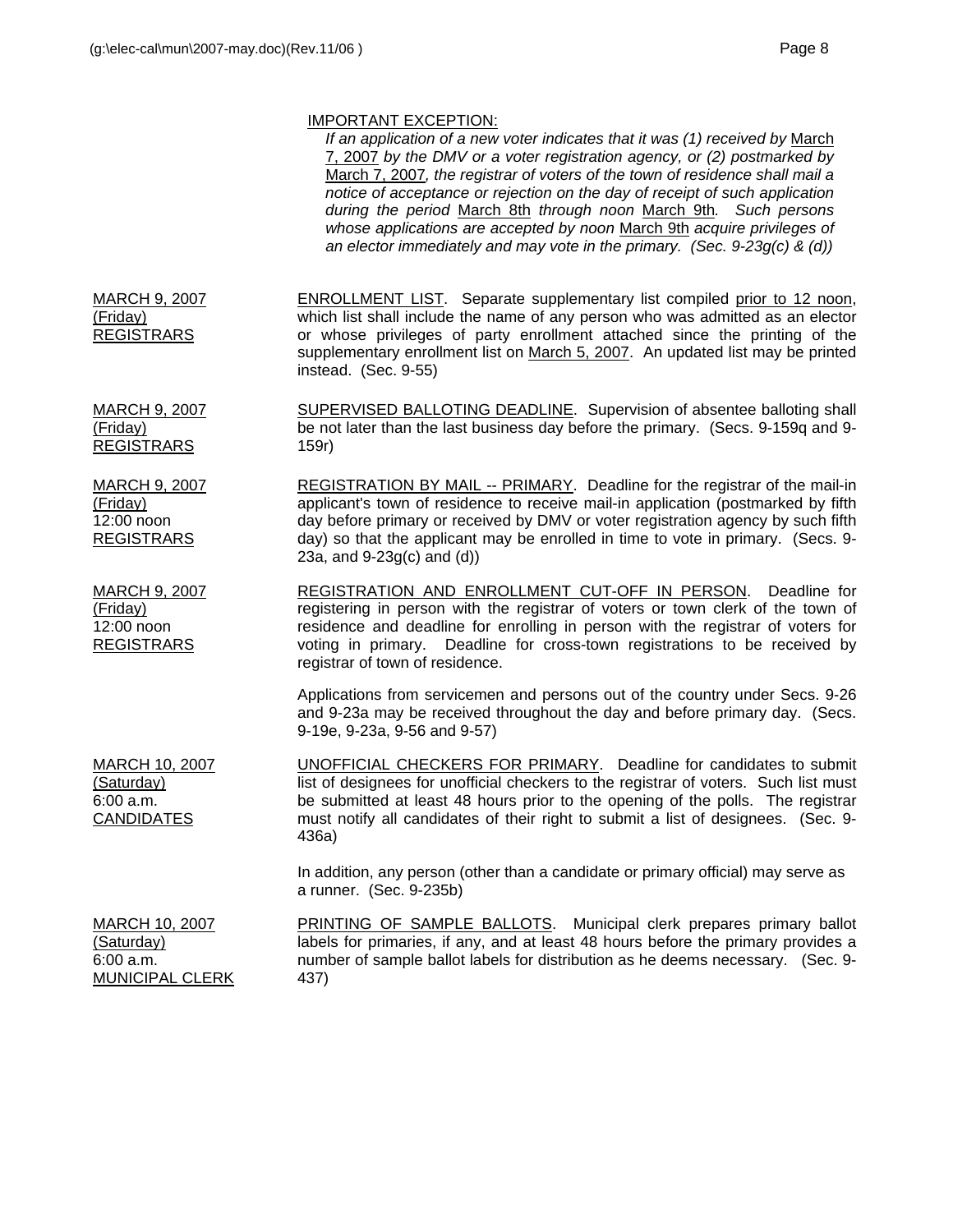| <b>MARCH 10, 2007</b><br>(Saturday)<br><b>REGISTRARS</b>    | ABSENTEE BALLOT CHECK-OFF. Whether central counting of absentee<br>ballots has been designated or not, beginning as soon after 11:00 a.m. as the<br>absentee ballots are available from the municipal clerk, the registrars shall<br>check, without opening the outer envelopes, the names of absentee voters on<br>the official check list by indicating "Absentee" or "A" preceding the name, and in<br>the case of central counting shall also note such designation on the duplicate list.<br>After checking is completed, municipal clerk seals unopened ballots for delivery<br>between 10:00 a.m. and 12:00 noon, primary day. Although checking may begin<br>on March 5, 2007, it must be completed by this day. (Sec. 9-140c)                                                                                                                                                                                                  |
|-------------------------------------------------------------|-----------------------------------------------------------------------------------------------------------------------------------------------------------------------------------------------------------------------------------------------------------------------------------------------------------------------------------------------------------------------------------------------------------------------------------------------------------------------------------------------------------------------------------------------------------------------------------------------------------------------------------------------------------------------------------------------------------------------------------------------------------------------------------------------------------------------------------------------------------------------------------------------------------------------------------------|
| <b>MARCH 11, 2007</b><br>(Sunday)<br><b>MUNICIPAL CLERK</b> | <b>ABSENTEE BALLOTS -- PRIMARY. DEADLINE TO ISSUE. Absentee ballots</b><br>may not be issued on primary day, except electors who suddenly become ill<br>within six days immediately preceding the close of the polls at the primary or who<br>are patients in a hospital within such six-day period, may apply for and be issued<br>an absentee ballot up to the close of the polls. (Secs. 9-140(h) and 9-150c)                                                                                                                                                                                                                                                                                                                                                                                                                                                                                                                        |
| MARCH 11, 2007<br>(Sunday)<br><b>REGISTRARS</b>             | <b>ENROLLMENT LIST.</b> Last day before primary to remove electors from registry<br>list (and enrollment list) who have died, become disfranchised or confirmed in<br>writing that they have moved out of town. An elector is deemed to have<br>confirmed in writing that he has moved out of town if (1) the registrars have<br>received a cancellation form or (2) the elector has notified DMV of a change of<br>address out of town concerning a driver's license. (DMV notifies the registrars,<br>and the registrars send Notice of Removal.) The names of persons removed are<br>not sent to the polls and such persons may be restored on primary day only if the<br>registrar is contacted and consents to approve the applicant's request for<br>restoration. (Secs. 9-32 and 9-35)                                                                                                                                           |
|                                                             | <b>INACTIVE LIST.</b> The registrars prepare an inactive list of (1) any person whose<br>notice of approval of mail-in was returned undeliverable and who did not respond<br>to a Confirmation of Voting Residence Notice sent thirty days prior to this date,<br>and (2) any person who was sent a Confirmation of Voting Residence Notice<br>between January 2, 2006--May 1, 2006 or between March 2, 2004--May 1, 2004<br>(or between January 2, 2005--May 1, 2005, or between January 2, 2003--May 1,<br>2003, in some boroughs and cities) on the basis of the canvass and did not<br>respond within thirty days after it was sent (and was not restored). The inactive<br>list is sent to the polls. Electors on the inactive list may sign a restoration form at<br>the polls and, if the registrar or assistant registrar of voters in the polls consents,<br>such elector may vote. (Secs. $9-23g(c)$ , $9-35$ and $9-42(c)$ ) |
|                                                             | <b>REMOVE FROM INACTIVE LIST.</b> Last day before primary to remove electors<br>from inactive registry list (and enrollment list) who were sent a Confirmation of<br>Voting Residence Notice four years ago and did not respond within thirty days<br>after it was sent (and were never restored to the active list). (Sec. 9-35)                                                                                                                                                                                                                                                                                                                                                                                                                                                                                                                                                                                                       |
| <b>MARCH 12, 2007</b><br>(Monday)<br>6:00 a.m. to           | PRIMARY. Primary, if valid petition or petitions have been filed. Hours: 6:00<br>a.m. to 8:00 p.m. (Sec. 9-423)                                                                                                                                                                                                                                                                                                                                                                                                                                                                                                                                                                                                                                                                                                                                                                                                                         |
| 8:00 p.m.                                                   | Voter's Bill of Rights and 3 Sample Ballot Labels -- to be posted in each polling<br>place (Secs. 9-255 and 9-236(b))                                                                                                                                                                                                                                                                                                                                                                                                                                                                                                                                                                                                                                                                                                                                                                                                                   |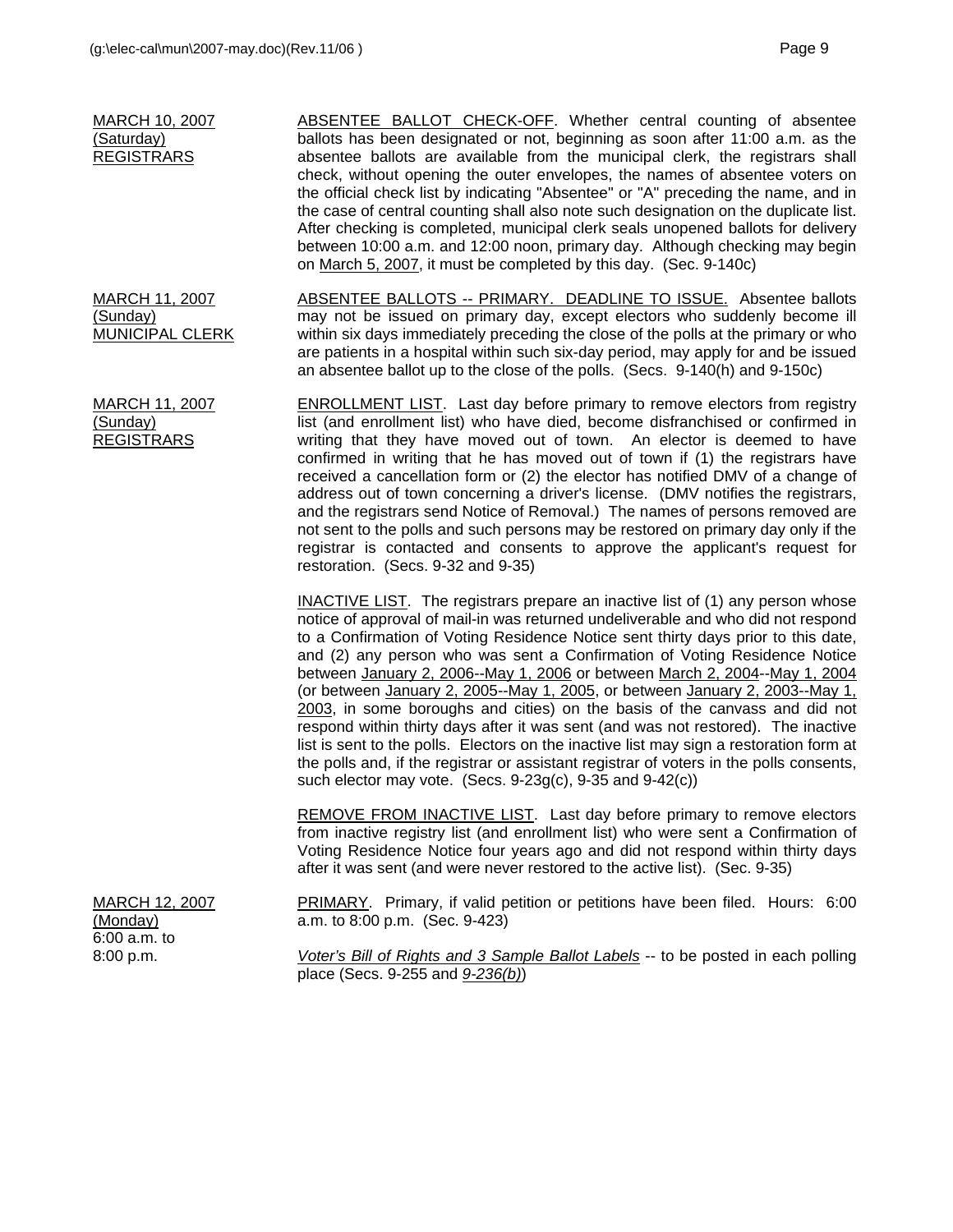*Voter Registration Receipt* -- on primary day, an applicant whose name is not on the check list, may vote if, at the polls, he (1) presents a voter registration receipt from the DMV or other prescribed voter registration agency that his application was received by the deadline, (2) fills out a new voter registration card, (3) the card is approved by the registrar, and (4) the voter presents the required identification, pursuant to Connecticut's identification procedures. (9-23g(d)).

ABSENTEE BALLOTS. In order to be cast at a primary, the absentee ballot must be received by the municipal clerk (1) by the close of the polls if it is mailed or if it is returned by a member of the immediate family of the applicant in person or by the qualified designee of an ill or physically disabled ballot applicant in person, or (2) by the day before the primary if it is returned in person by the applicant. (Sec. 9-140b)

All absentee ballots received before 11:00 a.m. of March 10, 2007 are to be delivered to the registrars of voters between 10:00 a.m. and 12:00 noon on primary day. If the registrars choose the optional 6:00 p.m. count, ballots received after 11:00 a.m. of March 10, 2007 and before 6:00 p.m. of primary day are to be delivered at 6:00 p.m. (except that some may be retained until the polls close, if desired, in order to ensure ballot secrecy); and all ballots timely received after 6:00 p.m. are to be delivered at the close of the polls. If the optional 6:00 p.m. count is not designated, then all ballots timely received after 11:00 a.m. of March 10, 2007 are to be delivered to the registrars at the close of the polls and not before. In municipalities which have central counting of absentee ballots, at close of polls, registrars or assistant registrars shall deliver official check list to moderator of central location for checking. When counting of absentee ballots is complete, moderator delivers check list and other information to head moderator. (Sec. 9-140c)

MARCH 13,2007 (Tuesday) 4:00 p.m. NOMINATING PETITION PARTY DESIGNATIONS STATEMENT OF ENDORSEMENT -- NOMINATING PETITION CANDIDATES. Last day that party designation committee or chairman or secretary of a minor party may file statement of endorsement of nominating petition candidate with a party designation with Secretary of the State. (Sec. 9-453o)

MINOR PARTY NOMINATIONS AND CERTIFICATION. All minor party nominations and certification for municipal office must be made by this date and delivered to the municipal clerk. (Sec. 9-452)

Written notice of date, time, location and purpose of nominating meeting for municipal office must be filed with municipal clerk, not later than five days before meeting. (Sec. 9-452a)

| <b>MARCH 13, 2007</b> |
|-----------------------|
| (Tuesday)             |
| <b>CANDIDATES</b>     |

MARCH 13, 2007

MINOR PARTIES

(Tuesday)

CHANGE OF NAME. Last day for candidates for municipal office to change name on registry list and have name change reflected on the ballot label at the election. (Sec. 9-42a)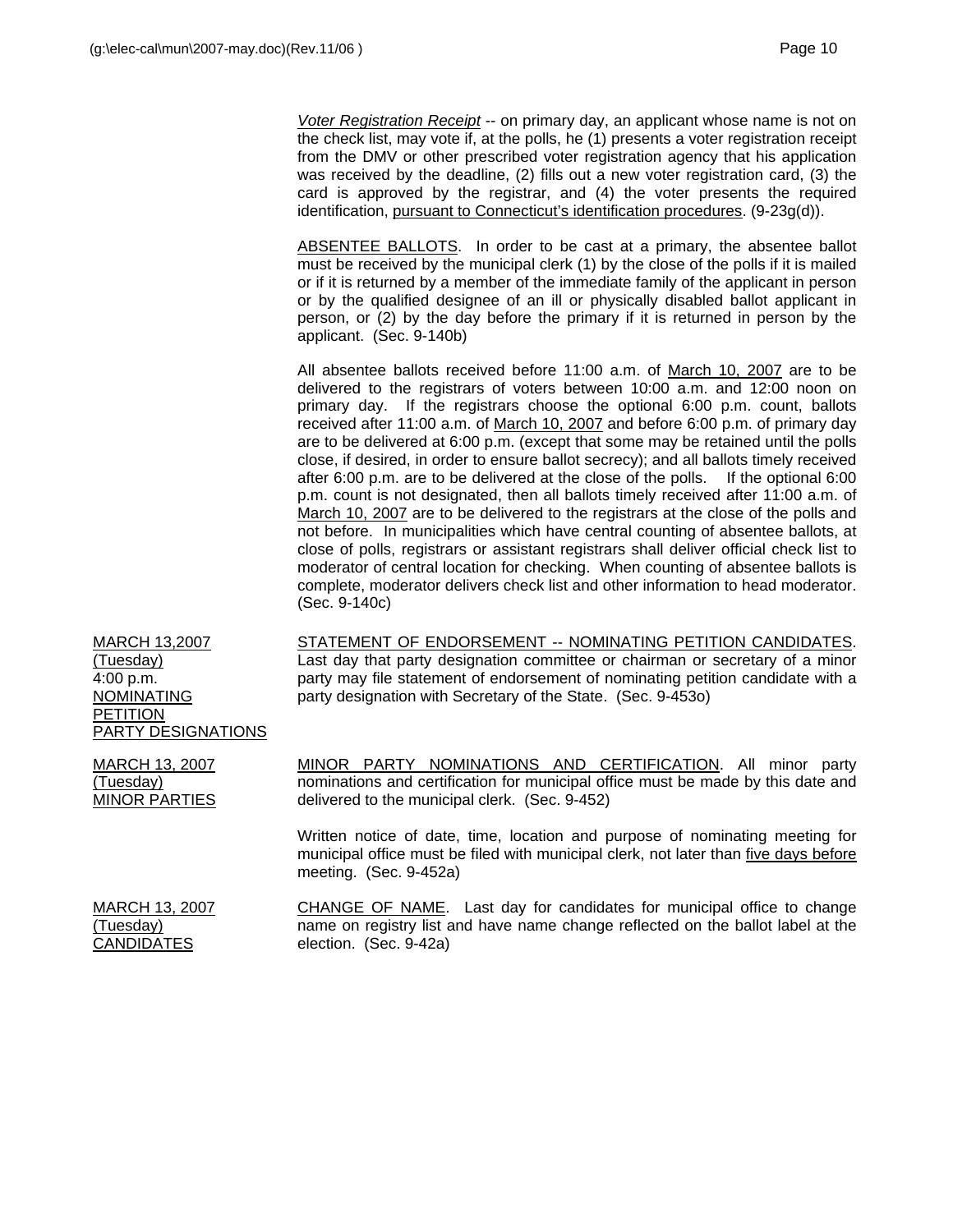| <b>MARCH 13, 2007</b> |
|-----------------------|
| (Tuesday)             |
| <b>MODERATOR</b>      |

## RETURN OF VOTES TO SECRETARY OF THE STATE. PRIMARY

Head moderator must either 1) fax one copy of the certificate of votes cast for candidates to the Secretary of the State by 12:00 midnight on primary day and then send such return to the Secretary of the State not later than three days later (Thursday, March 15, 2007) or 2) deliver immediately by hand to Secretary of the State not later than 6:00 p.m. of day after primary (March 13, 2007) or to state police not later than 4:00 p.m. who shall deliver by hand to Secretary of the State before 6:00 p.m. one copy of duplicate certificate of votes cast for candidates and the result of the votes cast on each question, both state and local, appearing on the election ballot. If Head moderator faxes return to Secretary of the State, he must also send (by hand delivery or mail) return by March 15, 2007. (Secs. 9-314, 9-369a, and 9-440)

Final date for head moderator in each town to deliver to Town Clerk one copy of duplicate certificate of votes cast for candidates. (Sec. 9-314)

MARCH 13, 2007 (Tuesday) MUNICIPAL CLERK PRINTING ABSENTEE BALLOTS. Immediately after the deadline for the certification of all candidates whose names are to appear on the ballot label, the municipal clerk must begin making arrangements to have the absentee ballots for the election printed. (Sec. 9-135b(a))

> SAMPLE ABSENTEE BALLOT AVAILABLE. A layout model of each different absentee ballot shall be available for public inspection at municipal clerk's office prior to printing. (Sec. 9-135b(b))

> ABSENTEE BALLOTS -- FILING. Immediately upon receiving the printed absentee ballots, municipal clerk must file a printed absentee ballot for the town or for each different political subdivision, as the case may be, with Secretary of the State, and file an affidavit as to number of such ballots printed. (Sec. 135b(c))

> BLANK BALLOTS TO ELECTORS TEMPORARILY LIVING (OR EXPECTING TO BE TRAVELING) OUTSIDE U.S. AND TO SERVICEMEN, SPOUSES AND DEPENDENTS WHETHER LIVING WITHIN OR OUTSIDE U.S. Beginning as soon as possible after a complete list of candidates and questions is available, blank ballots (for all offices), together with a complete list of candidates and questions, should be sent to electors residing (or expecting to be traveling) outside the United States and to servicemen, spouses and dependents whether living within or outside the United States who have applied for an absentee ballot. (Sec. 9-153f). Explanatory text and/or arguments re local questions, if any, should also be included. (option). (Secs. 9-140(d) and 9-369b.)

- REGISTRARS Registrars may direct the clerk to mail such blank ballot set to a qualified elector or applicant for admission as an elector who (1) is living outside the U.S. or (2) is a member of the armed forces, spouse or dependent. Municipal clerk also may so act on his own motion. (Sec. 9-153d)
- REGISTRARS LOTTERY TO DETERMINE ORDER ON ELECTION BALLOT OF NAMES OF CANDIDATES FOR MULTIPLE-OPENING OFFICE. After the nomination of candidates for a multiple-opening office by a major or minor party, or nominating petition is finalized, registrars hold public lottery to determine horizontal order of such names within a row on election ballot. Registrars must provide at least 5 days' public notice for ceremony. (Secs. 9-253 and 9-453r)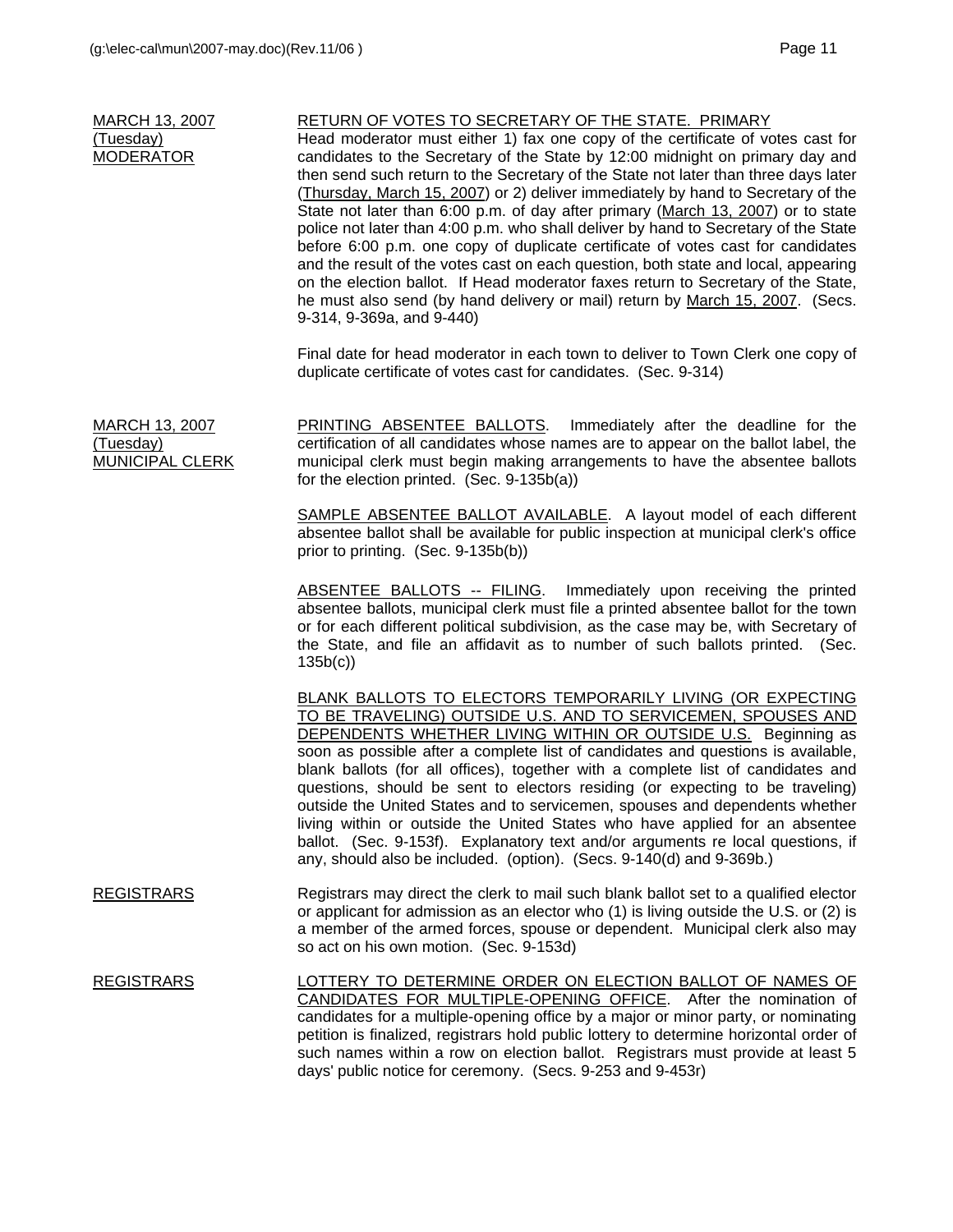9-446)

Secretary of the State. (Sec. 9-461)

DISCREPANCY -- RECOUNT. Last day for head moderator to order recount when there is a discrepancy in returns. (Secs. 9-310 and 9-311)

MARCH 19, 2007 (Monday) MODERATORS

MARCH 15, 2007 (Thursday) MODERATORS

MARCH 19, 2007 (Monday) MUNICIPAL CLERK

MARCH 19, 2007 thru APRIL 16, 2007 (Monday - Monday) REGISTRARS

REGISTRATION BY MAIL -- NOTICE OF ACCEPTANCE OR REJECTION TO BE SENT WITHIN 4 DAYS. When an application for registration by mail is received during the period beginning on the 49th day before election and ending on the 21st day before election, registrar must send by first class mail a notice of acceptance or rejection within four days of receipt of application. The privileges as an elector attach immediately upon approval of the application, and the new elector's name is added to the registry list. If a notice of approval is later returned undelivered, registrars must proceed with confirmation of voting residence notice under Conn. Gen. Stat. Sec. 9-35 or Sec. 9-43 and may challenge applicant at polls. (Sec. 9-23g(c) and (d))

CLOSE VOTE OR DISCREPANCY RECOUNT. Last day to conduct close vote or discrepancy recount. (Secs. 9-310, 9-311, 9-311a, 9-311b, 9-370a, 9-445 and

LIST OF CANDIDATES. Last day for clerk to file list of candidates with

MARCH 22, 2007 (Thursday) MUNICIPAL CLERK ABSENTEE BALLOTS -- REPORT. Last day for municipal clerk to file with Secretary of the State statement accounting for number of absentee voting forms and challenged ballot forms used at primary. (Secs. 9-139c and 9-232e)

MARCH 22, 2007 (Thursday) MUNICIPAL CLERK

QUESTIONS ON BALLOT. Last day for municipal clerk to file with Secretary of the State a statement setting forth the designation of each question to be voted on as it will appear on the voting machine, the date upon which the submitting action was taken, and a reference to the law under which such action was taken. (Sec. 9-369a)

If questions are submitted within the period of forty-five days before election under specific authority of general statutes, such statement must be filed forthwith upon taking of such action. (Sec. 9-369a)

MARCH 23, 2007 to APRIL 30, 2007 (Friday - Monday) **INSTITUTIONAL** ADMINISTRATORS AND REGISTRARS

SUPERVISED BALLOTING DESIGNATION. In order to have supervised absentee balloting in a nursing home or rest home, etc., with less than 20 electors a written designation must be made between these dates by either registrar of voters or the administrator of the institution for the election. These deadlines do not apply to a nursing home or rest home, etc., with 20 or more electors because supervised voting is mandated at such institutions. (Secs. 9- 159q and 9-159r)

COMPLAINT. Last day for bringing complaint to the Superior Court contesting ruling of official or count of votes at primary. (Sec. 9-329a)

MARCH 26, 2007 (Monday) CANDIDATES AND ELECTORS

MARCH 26, 2007 (Monday)

VOTING MACHINES. Voting machines used at primary to remain locked through this date. (Sec. 9-447)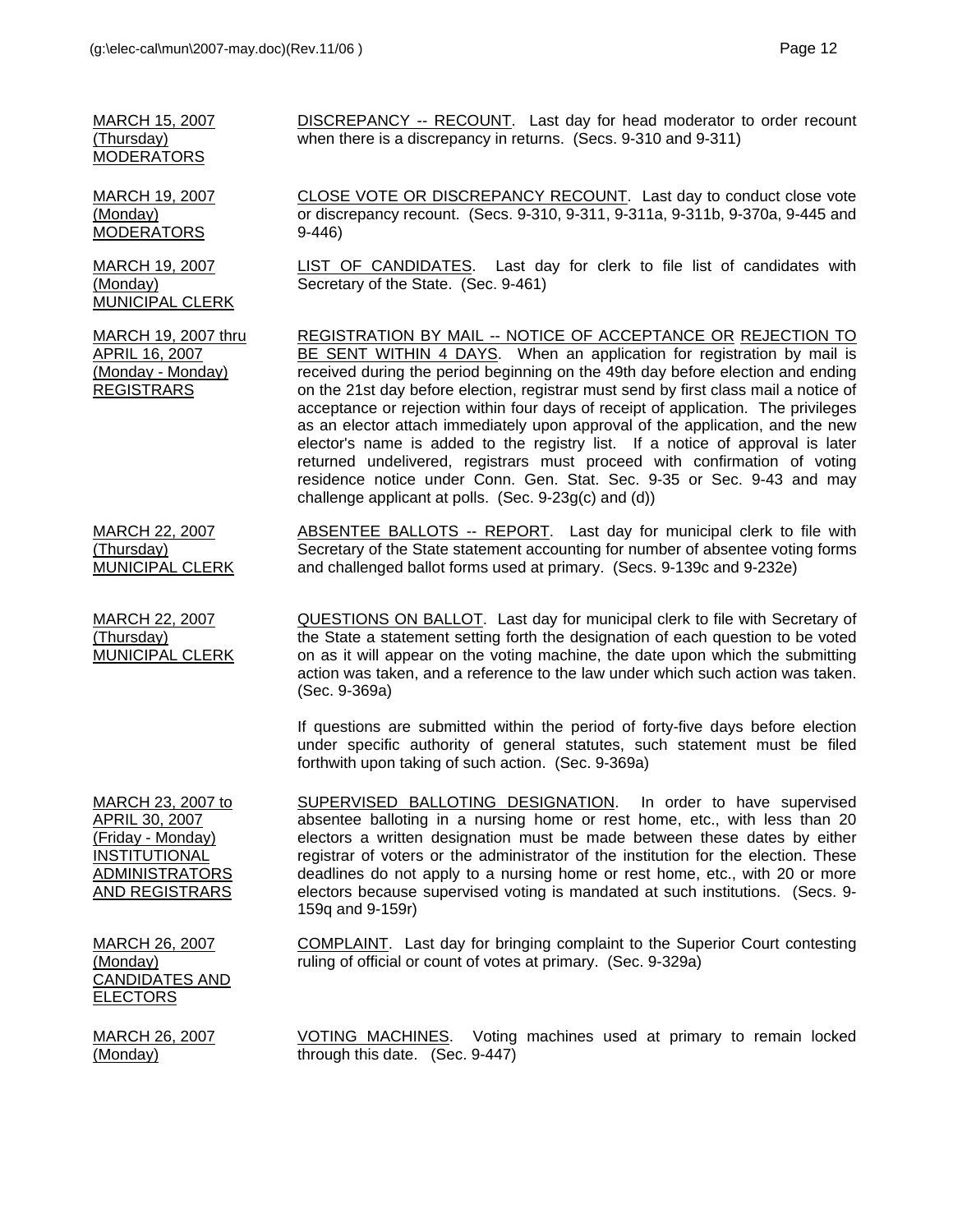MARCH 28, 2007 (Wednesday) REGISTRARS

NOTICE OF TUESDAY OF THE FIFTH WEEK BEFORE ELECTION CORRECTIONS SESSION TO COMPLETE PRELIMINARY REGISTRY LIST. Publication of newspaper notice and posting of notice of registrar's session of April 3, 2007 for completing preliminary registry list. This newspaper notice need not be a legal notice. Applicable to registrars of voters of *ALL* towns. (Sec. 9-35)

#### *APRIL, 2007*

CHALLENGED REGISTRATION. Last day for registrars to mail challenge as to retention of name on registry list where registrars are unable to agree on erasure. (Sec. 9-43)

APRIL 2, 2007 REGISTRARS NOTICE OF SESSION FOR REVISION OF PRELIMINARY REGISTRY LIST. Last day for publication of notice of one or more sessions of the registrars, for the revision and correction of the preliminary registry list, to be held during the period between April 7, 2007 and April 14, 2007. In municipalities of less than 5,000, notice must be posted. In municipalities of over 5,000, notice must be published and posted. This newspaper notice need not be a legal notice. The number of sessions shall be fixed by the registrars of each municipality. (Sec. 9- 37)

> TUESDAY OF FIFTH WEEK BEFORE ELECTION DAY REGISTRARS' SESSION TO COMPLETE PRELIMINARY REGISTRY LIST. Such session shall be held during such hours between 9:00 a.m. and 5:00 p.m. as the registrars find necessary to complete preliminary registry list.

At this session (and on any day except election day or primary day), registrars remove electors from the registry list who have died, become disfranchised or confirmed in writing that they have moved out of town. An elector is deemed to have confirmed in writing that he has moved out of town if (1) the registrars have received a cancellation form or (2) the elector has notified the DMV of a change of address out of town concerning a driver's license. (DMV notifies the registrars, and the registrars send Notice of Removal.) The names of persons removed are not sent to the polls and such persons may be restored on election day only if both registrars are contacted and consent to approve the applicant's request for restoration. (Secs. 9-32 and 9-35)

Names removed from the registry list must also be removed from the enrollment list. Immediately after session, registrars must post names and addresses of electors removed from registry list and statement that list of remedies is available from registrars. (Secs. 9-35, 9-35a and 9-64a)

INACTIVE LIST. The registrars prepare an inactive list of (1) any person whose notice of approval of mail-in was returned undeliverable and who did not respond to a confirmation of voting residence notice sent thirty days prior to this date, and (2) any person who was sent a confirmation of voting residence notice between January 2, 2006--May 1, 2006 or between March 2, 2004--May 1, 2004 (or between January 2, 2005--May 1, 2005, or between January 2, 2003--May 1, 2003, in some boroughs and cities) on the basis of the canvass and did not respond within thirty days after it was sent (and was not restored). The inactive list is sent to the polls. Electors on the inactive list may sign a restoration form at the polls and, if both registrars or both assistant registrars of voters in the polls consent, such elector may vote. (Secs. 9-23g(c), 9-35 and 9-42(c))

APRIL 2, 2007 (Monday) REGISTRARS

(Monday)

APRIL 3, 2007 (Tuesday) REGISTRARS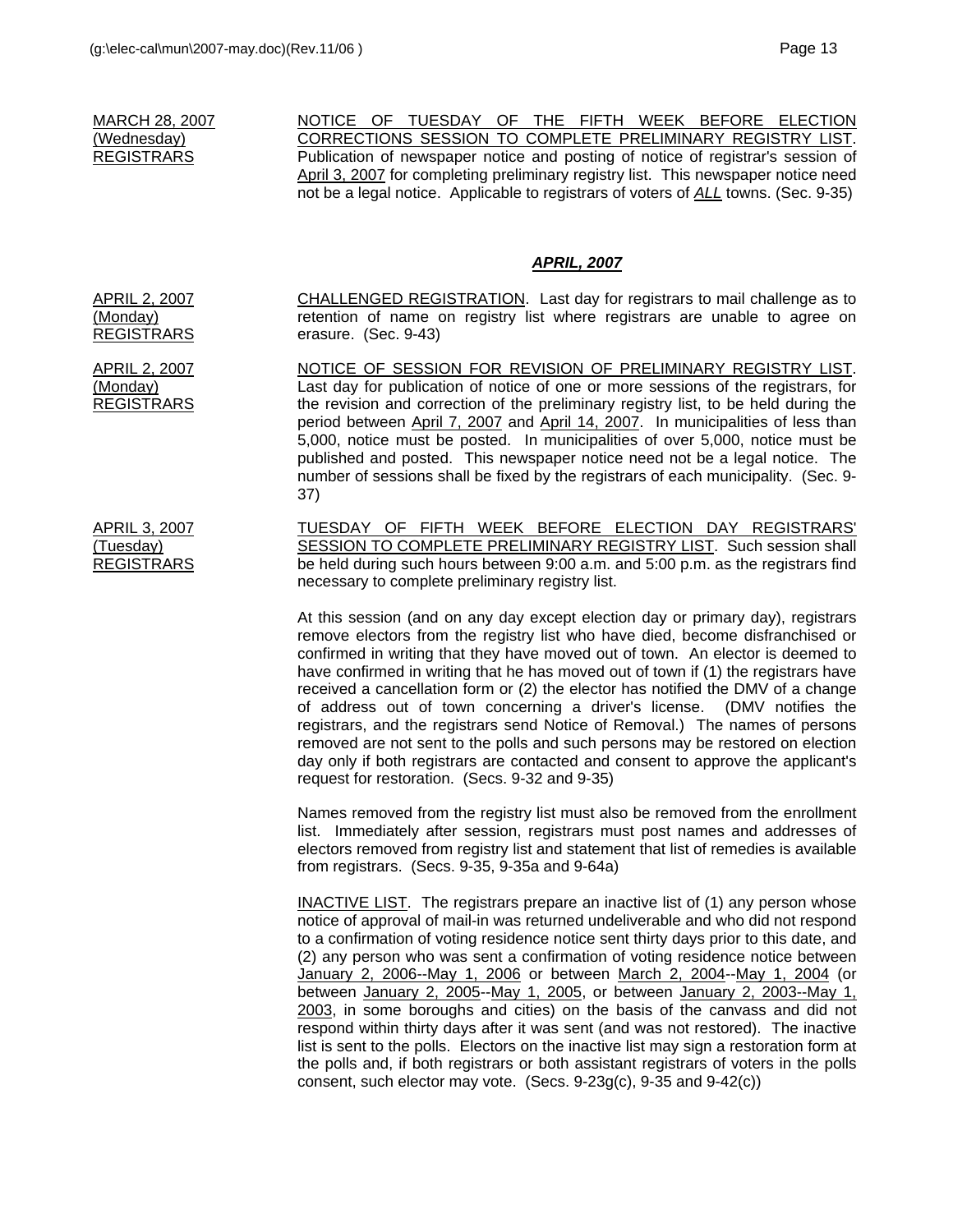REMOVE FROM INACTIVE LIST. The registrars remove from the inactive list all electors who were sent a Confirmation of Voting Residence Notice four years ago and did not respond within thirty days after it was sent (and were never restored to the active list). (Sec. 9-35)

APRIL 5, 2007 (Thursday) REGISTRARS POLLING PLACES. Last day for determining polling places for the election. Polling places may be changed after this date only if municipal clerk and registrars of voters unanimously find that polling place has been rendered unusable. If polling place found unusable, another polling place must be designated forthwith and adequate notice of such change published. (Secs. 9- 168 and 9-169)

> PRELIMINARY REGISTRY LIST. Last day to complete and deposit certified preliminary registry list in town clerk's office for public inspection. (Sec. 9-36)

(Thursday) REGISTRARS

APRIL 6, 2007 to APRIL 16, 2007 (Friday - Monday) REGISTRARS

APRIL 7, 2007 (Saturday) REGISTRARS

APRIL 7, 2007 to APRIL 14, 2007 (Saturday - Saturday) REGISTRARS

APRIL 5, 2007

APRIL 5, 2007 (Thursday) MUNICIPAL CLERK ABSENTEE BALLOTS. Printed absentee ballots for the election become available to electors on this day. (Secs. 9-135 and 9-140(f)). Explanatory text and/or arguments re. local questions (option). (Secs. 9-140(d) and 9-369b.)

REGISTRARS Registrars may direct the clerk to mail an absentee ballot set to an elector or an applicant for admission as an elector who (1) is living outside the U.S. or (2) is a member of the armed forces, or the spouse or dependent living where such member is stationed. Municipal clerk also may so act on his own motion. (Secs. 9-140(f) and 9-153d)

> NOTICE OF SATURDAY OF THIRD WEEK BEFORE ELECTION DAY REGISTRATION SESSION. Notice of April 21, 2007 session of the Registrars of Voters of *ALL* towns to be published at least once on or between any of these dates. This newspaper notice need not be a legal notice. (Sec. 9-16)

> REGISTRY LIST. In municipalities of more than 5,000 population, last day for producing and posting for public inspection the certified copy of preliminary registry list for each voting district. Copies of such list must be made available for distribution by the registrars. (Sec. 9-36)

> REGISTRARS' SESSIONS. Registrars must hold one or more sessions during period between Saturday of fifth week and Saturday of fourth week before election to revise and correct preliminary registry list. Number of sessions is to be fixed by registrars. In towns over 5,000 population required notice must be published in newspaper at least five days before first of such sessions but need not be legal notice. Registrars may hold additional sessions of which no notice need be given, except during period of six days before election. (Sec. 9-37)

APRIL 15, 2007 to APRIL 24, 2007 (Sunday - Tuesday) REGISTRARS

APRIL 16, 2007 (Monday) REGISTRARS

NOTICE OF SEVENTH DAY BEFORE ELECTION DAY REGISTRATION SESSION. Notice of April 30, 2007 session of the Registrars of Voters of *ALL* towns to be published at least once on or between any of these dates. This newspaper notice need not be a legal notice. (Sec. 9-16)

CENTRAL COUNTING -- ABSENTEE BALLOTS. Last day for registrars of voters to notify municipal clerk in writing if they decide to count absentee ballots at a central location, which location shall be published in the warning for the election. (Sec. 9-147a)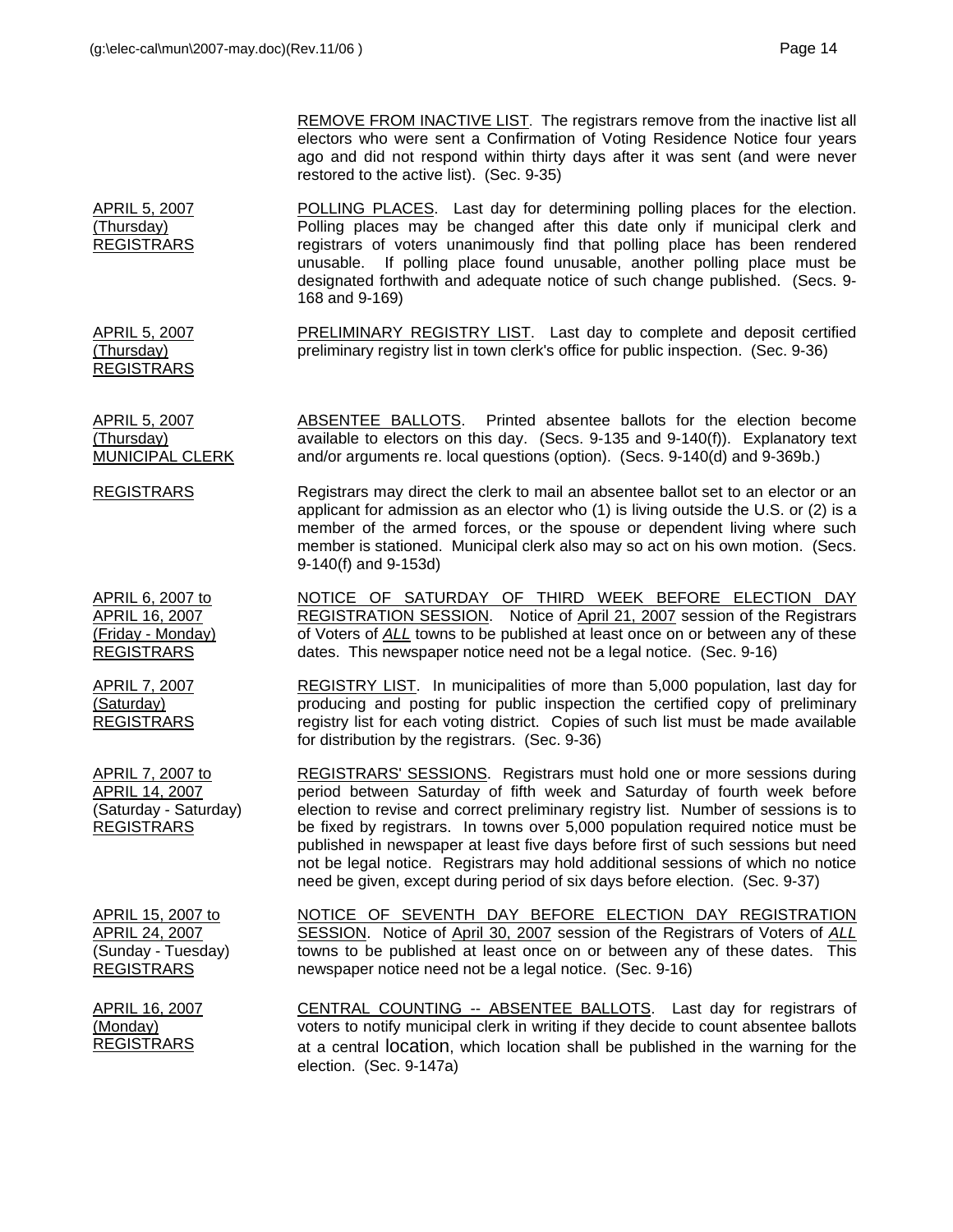APRIL 16, 2007

WRITE-IN **CANDIDATES** 

| (Monday)<br><b>REGISTRARS</b>                                                    | Registrars of voters, moderator and mechanic shall instruct election officials.<br>(Sec. 9-249)                                                                                                                                                                                                                                                                                                                                                                                                                                                                                                                                                                                                                                                                                       |
|----------------------------------------------------------------------------------|---------------------------------------------------------------------------------------------------------------------------------------------------------------------------------------------------------------------------------------------------------------------------------------------------------------------------------------------------------------------------------------------------------------------------------------------------------------------------------------------------------------------------------------------------------------------------------------------------------------------------------------------------------------------------------------------------------------------------------------------------------------------------------------|
| APRIL 17, 2007 thru<br>APRIL 23, 2007<br>(Tuesday - Monday)<br><b>REGISTRARS</b> | REGISTRATION BY MAIL -- NOTICE OF ACCEPTANCE OR REJECTION TO<br>BE SENT ON DAY OF RECEIPT. When an application for registration by mail is<br>received during the period beginning on the 20th day before election and ending<br>on the 14th day before election, registrar must send by first-class mail a notice of<br>acceptance or rejection on day of receipt of application. The privileges as an<br>elector attach immediately upon approval of the application, and the new<br>elector's name is added to the registry list. If a notice of approval is later<br>returned undelivered, registrars must proceed with confirmation of voting<br>residence notice under Conn. Gen. Stat. Sec. 9-35 or Sec. 9-43 and may<br>challenge applicant at polls. (Sec. 9-23g(c) and (d)) |
| APRIL 19, 2007 to<br>APRIL 27, 2007<br>(Thursday - Friday)<br><b>REGISTRARS</b>  | NOTICE OF LIMITED REGISTRATION SESSION TO BE HELD ON THE LAST<br>WEEKDAY BEFORE ELECTION. Notice to be published at least once on or<br>between these dates of May 4, 2007 limited session of registrars of voters of ALL<br>towns. This newspaper notice need not be a legal notice. (Secs. 9-16 and 9-17)                                                                                                                                                                                                                                                                                                                                                                                                                                                                           |
| <u>APRIL 21, 2007</u><br>(Saturday)<br><b>REGISTRARS</b>                         | SATURDAY OF THIRD WEEK BEFORE ELECTION DAY REGISTRATION<br>SESSION IN ALL TOWNS. Hours: 10:00 a.m. to 2:00 p.m. (Sec. 9-17)                                                                                                                                                                                                                                                                                                                                                                                                                                                                                                                                                                                                                                                           |
| APRIL 22, 2007 to<br>MAY 1, 2007<br>(Sunday - Tuesday)<br>MUNICIPAL CLERK        | WARNING OF ELECTION. Municipal clerk or assistant municipal clerk must<br>publish once, on or between any of these dates, notice of election, which notice<br>shall include the time and location of the polling places, and record each such<br>warning. (Sec. 9-226)                                                                                                                                                                                                                                                                                                                                                                                                                                                                                                                |
|                                                                                  | If central counting of absentee ballots is timely designated by registrars of voters,<br>the warning for the election shall include such central location. (Sec. 9-147a)                                                                                                                                                                                                                                                                                                                                                                                                                                                                                                                                                                                                              |
|                                                                                  | The warning must also include a statement concerning any question to be<br>included on the ballot. (Secs. 9-369 and 9-369a)                                                                                                                                                                                                                                                                                                                                                                                                                                                                                                                                                                                                                                                           |
| APRIL 23, 2007<br>(Monday)<br><b>TOWN CLERK</b><br><b>REGISTRARS</b>             | SPECIAL REGISTRATION SESSION -- APPLICATION. Last day that 25 or<br>more persons who are employed by the same employer at the same place of<br>employment in a town, or 25 or more persons who attend the same school,<br>college or university, or who reside at the same hospital, residential care home,<br>rest home, nursing home or convalescent home and believe themselves qualified<br>to become electors in any Connecticut town, may sign and submit a request to<br>the town clerk or either registrar of voters for an admitting official to go to such<br>place of employment, school or residence in order to take and act upon<br>applications for admission as electors. (Secs. 9-19c and 9-19d)                                                                     |
| APRIL 23, 2007<br>(Monday)<br>4:00 p.m.                                          | WRITE-IN REGISTRATION. Last day that write-in candidates for any office<br>being contested at election may register with Secretary of the State. However, a<br>write-in candidate for Representative Town Meeting (RTM) in a town which has                                                                                                                                                                                                                                                                                                                                                                                                                                                                                                                                           |

ELECTION OFFICIALS. Last day for registrars to appoint election officials.

75 or more members on its RTM must register with the town clerk of such town

not later than last business day before election. (Sec 9-373a)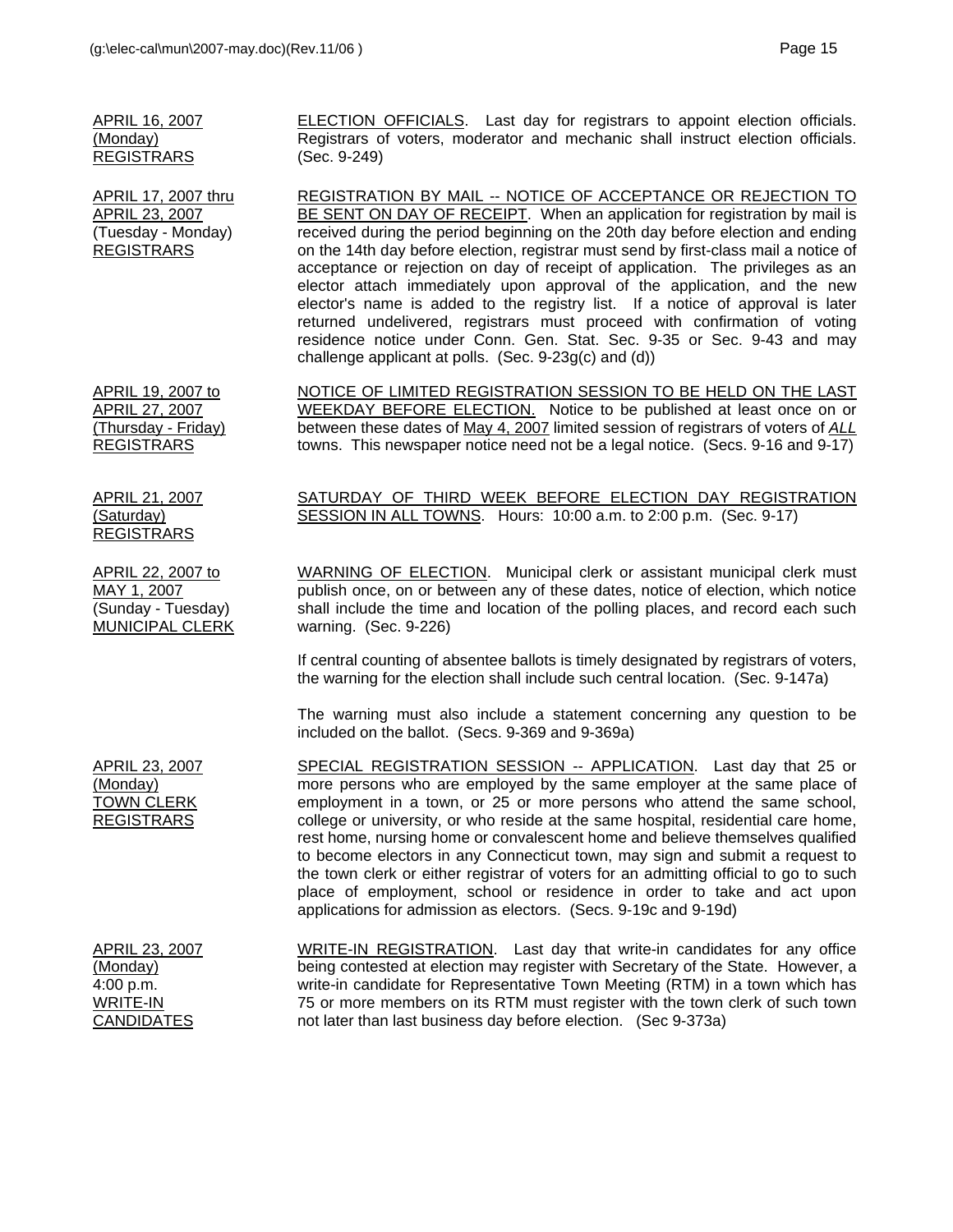APRIL 23, 2007 (Monday) REGISTRARS REGISTRATION BY MAIL -- ELECTION DEADLINE -- APPLICATION. Handdelivered mail-in registration applications must be *received* by registrars in applicant's town of residence (or by DMV or a voter registration agency) and, mailed mail-in registration applications must be *postmarked* by this date, for the applicant to be entitled to vote in the election. Electoral privileges of applicants meeting this deadline attach immediately upon approval by the registrar. For example, if a mail-in application is postmarked "April 23, 2007" and received on May 5, 2007, and if the applicant is otherwise qualified, the registrar approves the application on May 5, 2007, adds the new elector's name to the list and the new elector may vote in the election on May 7, 2007. If a notice of approval is later returned undelivered, registrars must proceed with confirmation of voting residence notice under Conn. Gen. Stat. Sec. 9-35 or Sec. 9-43 and may challenge applicant at polls. (Conn. Gen. Stat. Sec. 9-23g(d)(2)) April 24, 2007 thru MAY 7, 2007 (Tuesday - Monday) REGISTRARS REGISTRATION BY MAIL -- NOTICE OF ACCEPTANCE OR REJECTION TO BE SENT WITHIN 10 DAYS. PRIVILEGES OF AN ELECTOR SHALL NOT ATTACH UNTIL THE DAY AFTER THE ELECTION OR THE DAY APPLICATION IS APPROVED BY REGISTRAR, WHICHEVER IS LATER. When a hand-delivered mail-in application is received during this period by registrars in applicant's town of residence (or by the DMV or a voter registration agency), or a mailed mail-in application for registration is postmarked during this period, registrar must act on the application and send by first-class mail a notice of acceptance or rejection within 10 days of receipt of the application, but privileges of an elector shall not attach until May 8, 2007, or until the application is approved by registrar, whichever is  $later.$  (Sec. 9-23g(d)(2)) *IMPORTANT EXCEPTION: If an application indicates that it was received by* April 23, 2007 *by the DMV or a voter registration agency (or a special assistant registrar or town clerk or a registrar of voters of another town), the registrar of voters of the town of residence shall mail a notice of acceptance or rejection on the day of receipt of such application during this period. Such persons whose applications are accepted acquire privileges of an elector immediately and may vote in the election. (Sec. 9-23g)* APRIL 26, 2007 (Thursday) MUNICIPAL CLERK SAMPLE BALLOT LABEL. Last day for clerk to file with Secretary of the State sample of completed ballot label. (Sec. 9-256) APRIL 27, 2007 (Friday) **REGISTRARS** CORRECTED REGISTRY LIST. Day for registrars to file certified corrected final registry list in municipal clerk's office. (Sec. 9-38) APRIL 30, 2007 (Monday) REGISTRARS REGISTRY LIST -- ELECTOR'S CLAIMS. Last day for any elector whose residence has been challenged since the last regular election or primary to file written request for retention of registration. (Sec. 9-43) APRIL 30, 2007 to MAY 7, 2007 (Monday - Monday) REGISTRARS REGISTRATION AND PARTY ENROLLMENT FIGURES. Registrars in each municipality must send written or faxed report to Secretary of the State. **Handdelivered** or **faxed** reports must be received beginning May 1, 2007 and by 4:30 p.m. on May 7, 2007. **Mailed** reports must be *postmarked* beginning 8:00 p.m.

on April 30, 2007 and by midnight May 7, 2007. (Sec. 9-65)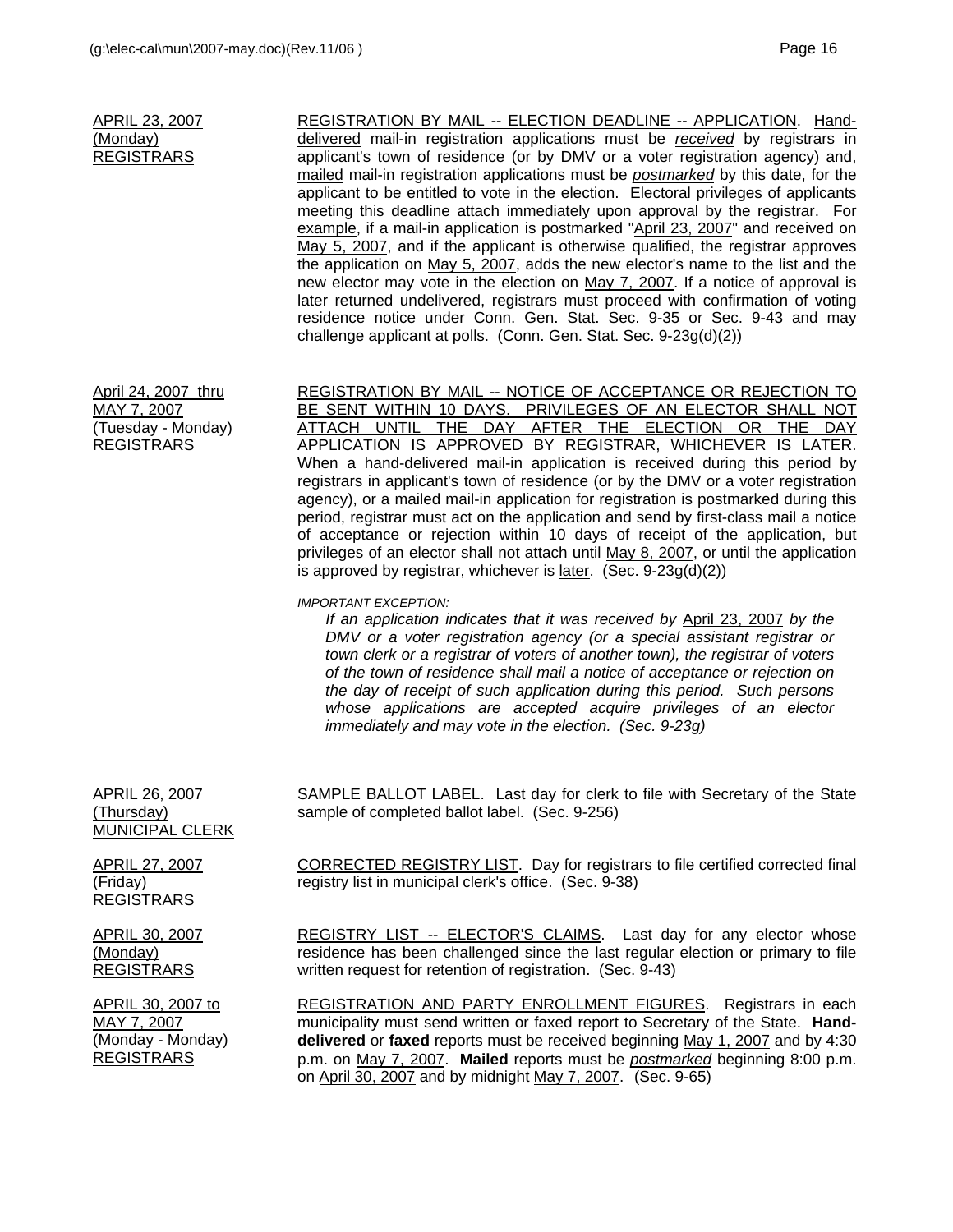| APRIL 30, 2007<br>(Monday)<br><b>TOWN CLERK</b><br><b>REGISTRARS</b>                                 | PHYSICALLY DISABLED -- VOTER REGISTRATION. Last day for receipt by<br>town clerk or registrar of voters of mailed application for admission as elector on<br>prescribed form of any such person who became I8 years of age, U.S. citizen, or<br>resident of the municipality on or before April 30, 2007. Within ten days of<br>proper application, voting official to arrange for voter-making at place of<br>confinement. (Sec. 9-31a)                                                                                                                                                                                                                                                                                                                                                                                                                                               |
|------------------------------------------------------------------------------------------------------|----------------------------------------------------------------------------------------------------------------------------------------------------------------------------------------------------------------------------------------------------------------------------------------------------------------------------------------------------------------------------------------------------------------------------------------------------------------------------------------------------------------------------------------------------------------------------------------------------------------------------------------------------------------------------------------------------------------------------------------------------------------------------------------------------------------------------------------------------------------------------------------|
|                                                                                                      | Such persons whose rights as to age, citizenship or residence mature after the<br>above date may apply up to 5:00 p.m. May 5, 2007. (Sec. 9-31a)                                                                                                                                                                                                                                                                                                                                                                                                                                                                                                                                                                                                                                                                                                                                       |
| <b>APRIL 30, 2007</b><br>(Monday)<br><b>REGISTRARS</b>                                               | ABSENTEE BALLOT CHECK-OFF. Whether central counting of absentee<br>ballots has been designated or not, beginning as soon after 11:00 a.m. as the<br>absentee ballots are available from the municipal clerk the registrars may begin<br>checking the absentee ballots on this and each weekday before the election.<br>The ballots shall be checked not later than the last weekday before the election.<br>The registrars shall check, without opening the outer envelopes, the names of<br>such absentee voters on the official check list to be used at such election by<br>indicating "Absentee" or "A" preceding such name, and in the case of central<br>counting shall also note such designation on a duplicate list. After checking is<br>completed, municipal clerk seals unopened ballots for delivery between 10:00<br>a.m. and 12:00 noon, election day. (Sec. 9-140c(b)) |
| APRIL 30, 2007<br>(Monday)<br><b>REGISTRARS</b>                                                      | PRELIMINARY REGISTRY LIST. Last day for correction or revision of<br>preliminary registry list by registrars. (Sec. 9-37)                                                                                                                                                                                                                                                                                                                                                                                                                                                                                                                                                                                                                                                                                                                                                              |
| <b>APRIL 30, 2007</b><br>(Monday)<br>INSTITUTIONAL<br><b>ADMINISTRATORS</b><br><b>AND REGISTRARS</b> | <b>SUPERVISED BALLOTING DESIGNATION.</b> Last day to request supervised<br>absentee balloting in a nursing home or rest home, etc., with less than 20<br>electors. A written designation must be made by this date by either registrar of<br>voters or the administrator of the institution for the election. (Sec. 9-159q)                                                                                                                                                                                                                                                                                                                                                                                                                                                                                                                                                            |
|                                                                                                      | This deadline does not apply to a nursing home or rest home, etc., with 20 or<br>more electors because supervised voting is mandated at such institutions.<br>(Secs. 9-159q and 9-159r)                                                                                                                                                                                                                                                                                                                                                                                                                                                                                                                                                                                                                                                                                                |
| APRIL 30, 2007<br>(Monday)<br><b>ALL VOTER</b><br><b>REGISTRATION</b><br><b>OFFICIALS</b>            | SEVENTH DAY BEFORE ELECTION DAY REGISTRATION SESSION. In<br>person cut-off in ALL towns. Last regular voter registration session. Applicants<br>must appear in person. Hours: 9:00 a.m. to 8:00 p.m.                                                                                                                                                                                                                                                                                                                                                                                                                                                                                                                                                                                                                                                                                   |
|                                                                                                      | <u>MAY, 2007</u>                                                                                                                                                                                                                                                                                                                                                                                                                                                                                                                                                                                                                                                                                                                                                                                                                                                                       |
| MAY 3, 2007<br>(Thursday)<br><b>REGISTRARS</b>                                                       | REGISTRY LIST. Last day for registrars to file with town clerk supplementary or<br>updated registry list containing names and addresses of electors transferred,<br>restored or added to registry list prior to this date, provided in municipalities of<br>under 25,000, such additional names may be inserted in writing in final list. (Sec.<br>$9-38$                                                                                                                                                                                                                                                                                                                                                                                                                                                                                                                              |
| MAY 4, 2007<br>(Friday)<br><b>REGISTRARS</b>                                                         | <b>SUPERVISED BALLOTING DEADLINE.</b> Supervision of absentee balloting shall<br>be not later than the last business day before the election. (Secs. 9-159q and 9-<br>159r)                                                                                                                                                                                                                                                                                                                                                                                                                                                                                                                                                                                                                                                                                                            |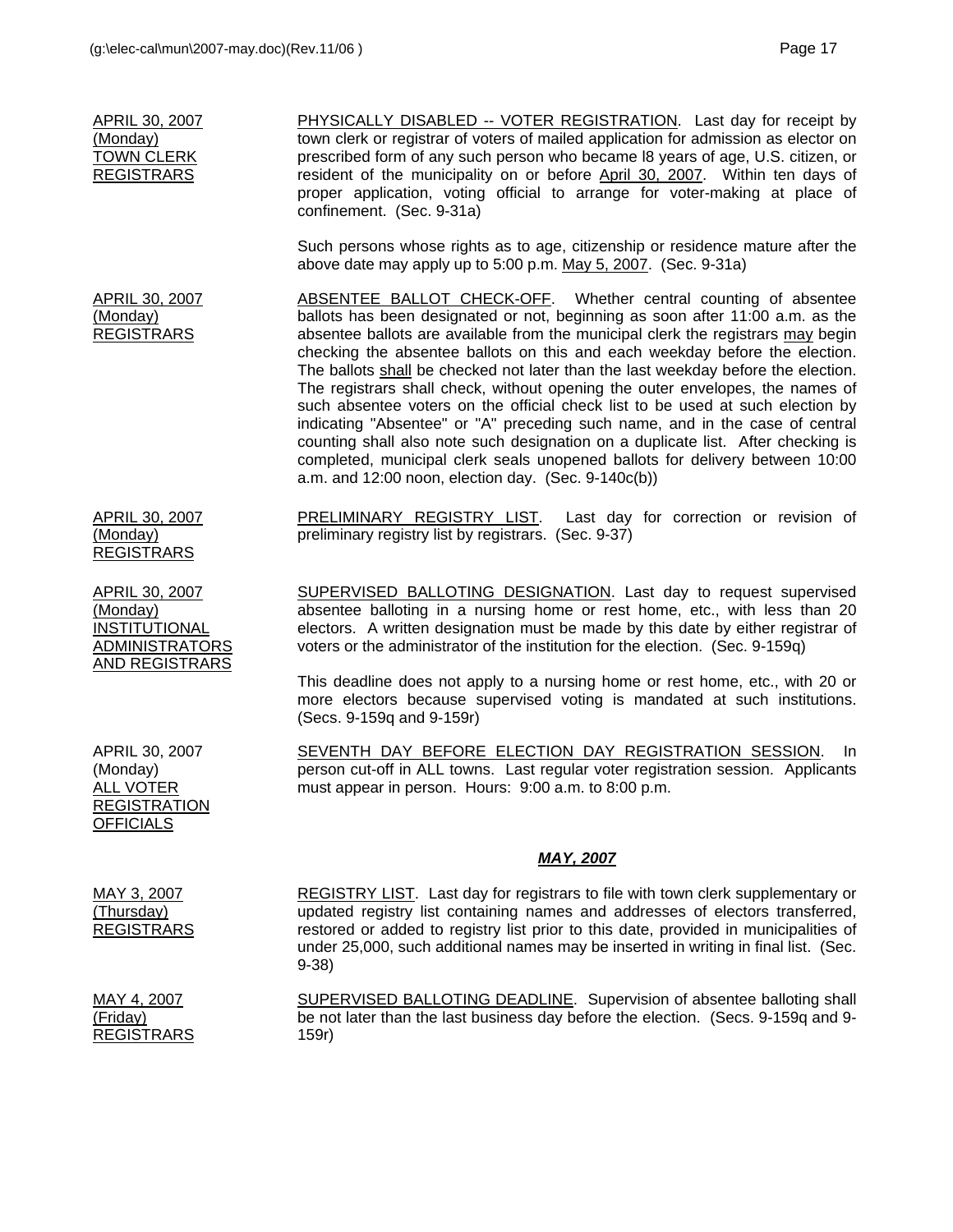| MAY 4, 2007<br>(Friday)<br>$9:00$ a.m.<br><b>REGISTRARS</b><br><b>TOWN CLERK</b> | PHYSICALLY DISABLED -- VOTER REGISTRATION. Deadline for receipt by<br>town clerk or registrar of voters of mailed application for admission as elector on<br>prescribed form of any such person whose qualification as to age, citizenship or<br>residence was attained since April 30, 2007. (Sec. 9-31a(b)(2))                                                                                                                                                                                                                                                                                                                                                                                                                                                                    |
|----------------------------------------------------------------------------------|-------------------------------------------------------------------------------------------------------------------------------------------------------------------------------------------------------------------------------------------------------------------------------------------------------------------------------------------------------------------------------------------------------------------------------------------------------------------------------------------------------------------------------------------------------------------------------------------------------------------------------------------------------------------------------------------------------------------------------------------------------------------------------------|
| MAY 4, 2007<br>(Friday)<br>5:00 p.m.<br><b>ADMITTING</b><br><b>OFFICIALS</b>     | SERVICEMEN -- SPECIAL SESSIONS. Admitting official, on written request<br>received at any time prior to 5:00 p.m. on this date, may admit as electors<br>members of armed forces and former members of armed forces discharged<br>within the calendar year immediately preceding such request, if found qualified.<br>(Sec. 9-25)                                                                                                                                                                                                                                                                                                                                                                                                                                                   |
|                                                                                  | Any application for voter registration from any serviceman and any person out of<br>the country may be received until 5:00 p.m. of this day. (Secs. 9-25 and 9-26)                                                                                                                                                                                                                                                                                                                                                                                                                                                                                                                                                                                                                  |
| MAY 4, 2007<br>(Friday)<br><b>REGISTRARS</b>                                     | LIMITED REGISTRATION SESSION THE LAST WEEKDAY BEFORE<br>ELECTION. Session of Registrars of Voters to admit those seeking to vote in<br>election whose qualification as to age, citizenship or residence was attained<br>since April 30, 2007. Hours: 9:00 a.m. - 12:00 noon. (Sec. 9-17)                                                                                                                                                                                                                                                                                                                                                                                                                                                                                            |
| MAY 5, 2007<br>(Saturday)<br>6:00 a.m.<br><b>REGISTRARS</b>                      | <b>UNOFFICIAL CHECKERS.</b> Deadline for Town Chairmen or candidates (if<br>qualified) to designate unofficial checkers to the registrars of voters. Registrar,<br>at request of his town chairman, shall change appointments up to close of polls.<br>(Sec. 9-235)                                                                                                                                                                                                                                                                                                                                                                                                                                                                                                                 |
|                                                                                  | In addition, any person (other than a candidate or election official) may serve as<br>a runner. (Sec. 9-235b)                                                                                                                                                                                                                                                                                                                                                                                                                                                                                                                                                                                                                                                                       |
|                                                                                  | <b>Unofficial Checkers for Questions:</b> Registrars must notify (1) each committee<br>and person on whose behalf a political committee statement of organization or a<br>certificate of exemption has been filed for a question with the town clerk, and (2)<br>each other group known to be for or against a referendum issue, of their right to<br>submit designees to the registrars at least 48 hours before the opening of the<br>polls, indicating their position on the question. (Sec. 9-235(e))                                                                                                                                                                                                                                                                           |
| MAY 5, 2007<br>(Saturday)<br><b>REGISTRARS</b>                                   | ABSENTEE BALLOT CHECK-OFF. Whether central counting of absentee<br>ballots has been designated or not, beginning as soon after 11:00 a.m. on this<br>day as the absentee ballots are available from the municipal clerk, the registrars<br>shall check without opening the outer envelopes, the names of such absentee<br>voters on the official check list to be used at such election by indicating<br>"Absentee" or "A" preceding such name, and shall in the case of central counting<br>also note such designation on duplicate list. After checking is completed,<br>municipal clerk seals unopened ballots for delivery between 10:00 a.m. and<br>12:00 noon election day. Although checking may begin on April 30, 2007, it must<br>be completed by this day. (Sec. 9-140c) |
| MAY 6, 2007<br>(Sunday)<br><b>MUNICIPAL CLERK</b>                                | <u>ELECTION MATERIALS.</u><br>Municipal clerks to provide election materials to<br>Moderators before 8:00 p.m. (Sec. 9-259)                                                                                                                                                                                                                                                                                                                                                                                                                                                                                                                                                                                                                                                         |
| MAY 6, 2007<br>(Sunday)<br><b>REGISTRARS</b>                                     | VOTING MACHINES.<br>Machines must be prepared and delivered to polling<br>places with all necessary furniture and equipment by 6:00 p.m. (Secs. 9-238 and<br>$9-247$                                                                                                                                                                                                                                                                                                                                                                                                                                                                                                                                                                                                                |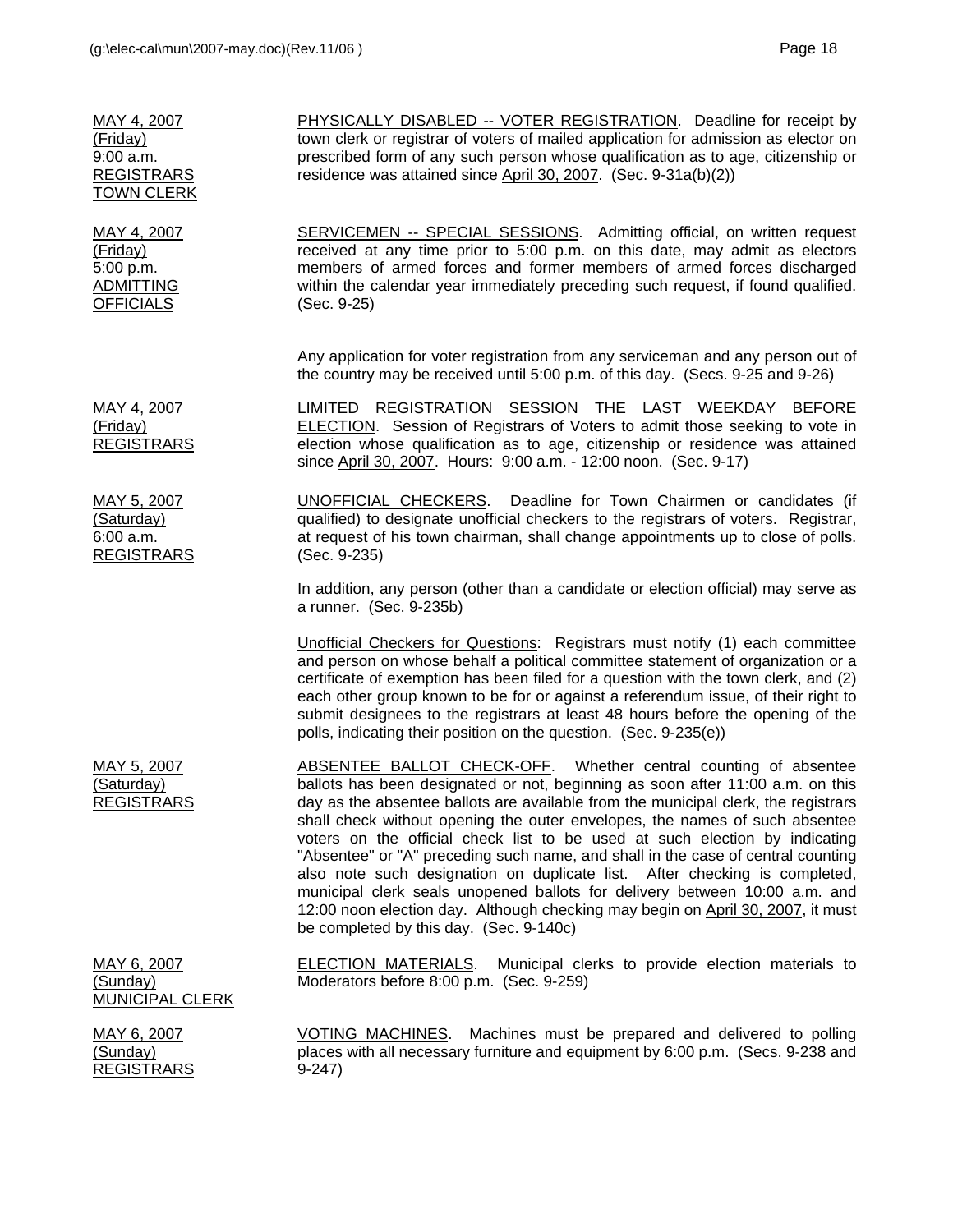MAY 6, 2007 (Sunday) MUNICIPAL CLERK

MAY 6, 2007 (Sunday) REGISTRARS

ABSENTEE BALLOTS. DEADLINE TO ISSUE. Absentee ballots may not be issued on election day, except electors who suddenly become ill within six days immediately preceding the close of the polls at the election or who are patients in a hospital within such six-day period, may apply for and be issued an absentee ballot up to the close of the polls. (Secs. 9-140(h) and 9-150c)

REGISTRY LIST. Last day before election to remove electors from registry list who have died, become disfranchised or confirmed in writing that they have moved out of town. An elector is deemed to have confirmed in writing that he has moved out of town if (1) the registrars have received a cancellation form or (2) the elector has notified DMV of a change of address out of town concerning a driver's license. (DMV notifies the registrars, and the registrars send Notice of Removal.) The names of persons removed are not sent to the polls and such persons may be restored on election day only if both registrars are contacted and consent to approve the applicant's request for restoration. (Secs. 9-32 and 9-35)

INACTIVE LIST. The registrars prepare an inactive list of (1) any person whose notice of approval of mail-in was returned undeliverable and who did not respond to a confirmation of voting residence notice sent thirty days prior to this date, and (2) any person who was sent a confirmation of voting residence notice between January 2, 2006--May 1, 2006 or between March 2, 2004--May 1, 2004 (or between January 2, 2005--May 1, 2005, or between January 2, 2003--May 1, 2003, in some boroughs and towns) on the basis of the canvass and did not respond within thirty days after it was sent (and was not restored). The inactive list is sent to the polls. Electors on the inactive list may sign a restoration form at the polls and, if both registrars or both assistant registrars of voters in the polls consent, such elector may vote. (Secs. 9-23g(c), 9-35 and 9-42(c))

REMOVE FROM INACTIVE LIST. Last day before election to remove electors from inactive registry list who were sent a Confirmation of Voting Residence Notice four years ago and did not respond within thirty days after it was sent (and were never restored to the active list). (Sec. 9-35)

## *\*MAY 7, 2007 ELECTION DAY \**

*MEETING OF ELECTION OFFICIALS* at polling places by 5:15 a.m. (Secs. 9- 174 and 9-259)

*MEETING OF MODERATOR AND ASSISTANTS* by 5:40 a.m. to place distance markers. (Sec. 9-236)

*DEMONSTRATOR VOTING MACHINE* to be provided inside polling place. (Sec. 9-260)

*VOTER'S BILL OF RIGHTS AND 3 SAMPLE BALLOT LABELS* (and, if town so elects, 3 local question posters of explanatory text and/or arguments re local questions) to be posted in each polling place. (Secs. 9-236b, 9-255, 9-369b)

*VOTER REGISTRATION RECEIPT* On election day, an applicant whose name is not on the check list, may vote if, at the polls, he (1) presents a voter registration receipt from the DMV or other prescribed voter registration agency that his application was received by the deadline, (2) fills out a new voter registration card, (3) the card is approved by the registrar, and (4) the voter presents the required identification pursuant to Connecticut's voter identification procedures. (9-23g(d))

MAY 7, 2007 (Monday) ALL ELECTION **OFFICIALS**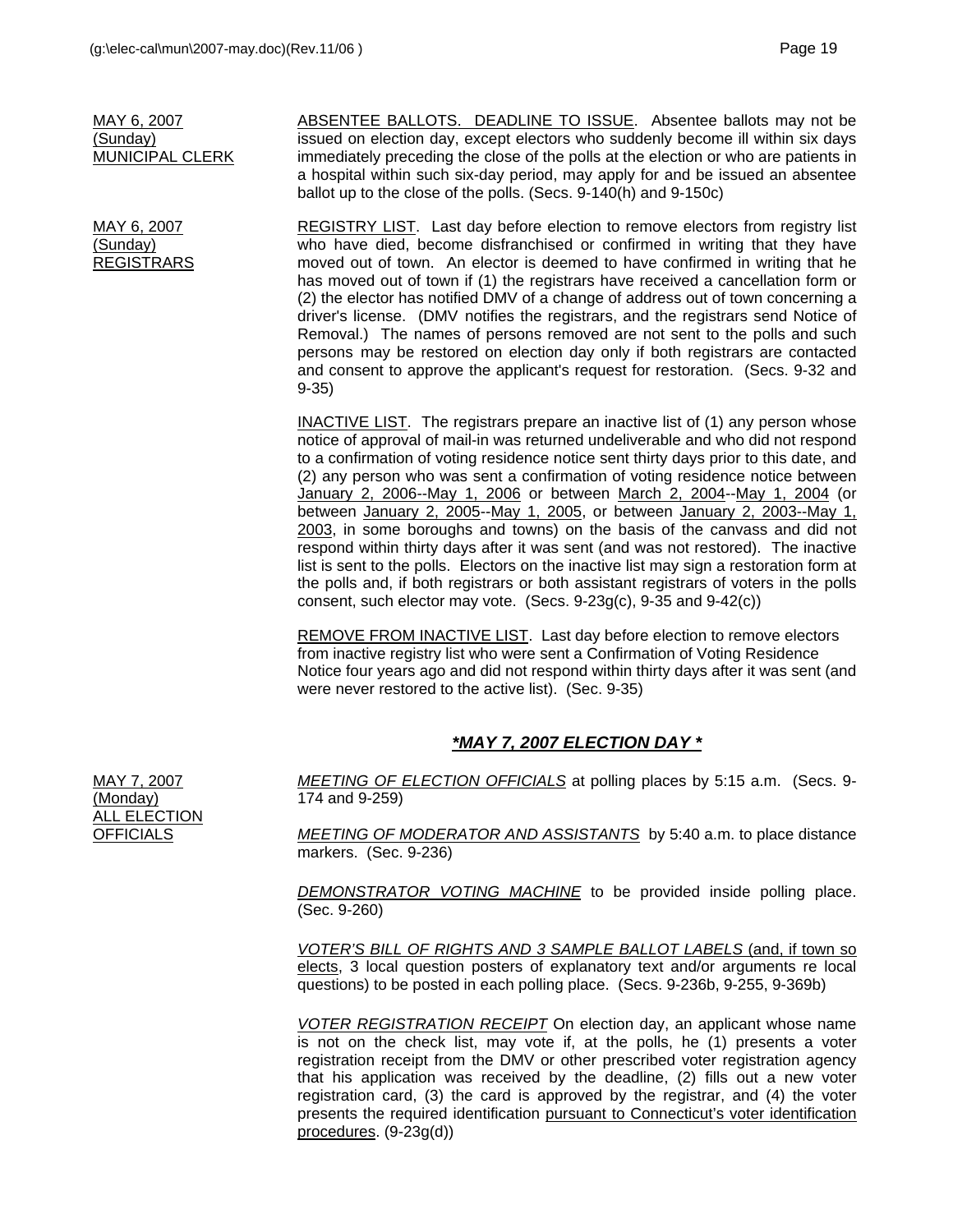*HOURS OF VOTING*. Polls to be open 6:00 a.m. to 8:00 p.m. Electors in line by 8:00 p.m. permitted to vote. (Sec. 9-174)

*ABSENTEE BALLOTS*. In order to be cast at an election, the absentee ballot must be received by the municipal clerk (1) by the close of the polls if it is mailed or if it is returned by a member of the immediate family of the applicant in person or by the qualified designee of an ill or physically disabled ballot applicant in person, or (2) by the day before the election if it is returned in person by the applicant. (Sec. 9-140b)

*ABSENTEE BALLOTS*. Absentee ballots are to be delivered to the registrars of voters between 10:00 a.m. and 12:00 noon, at 6:00 p.m. (optional), and again, immediately after the close of the polls. Those ballots which are timely received after 11:00 a.m. of the last weekday before election are to be delivered to the registrars of voters at 6:00 p.m. and/or 8:00 p.m. In municipalities which have central counting of absentee ballots, at close of polls, registrars or assistant registrars shall deliver official check list to central counting moderator. When counting of absentee ballots is complete, central counting moderator delivers check list, duplicate check list and returns required by Sec. 9-150b to head moderator. (Secs. 9-140c)

MAY 7, 2007 (Monday) MODERATORS IMMEDIATELY AFTER THE CLOSE OF POLLS. Immediately after close of polls, checkers must deliver to moderator a certificate in duplicate, stating whole number of names on registry list and number checked thereon as having voted. Names of persons requesting a challenged ballot are crossed off registry list and added at end of list. (Secs. 9-232e and 9-307)

> Registrars at the respective polls must add their certificate to the check list. Moderator must lock duplicate copy of moderator's return in voting machine. (Secs. 9-307 and 9-309). In municipalities which have central counting of absentee ballots, the head moderator shall add the results from the voting machines (on each polling place moderator's returns) to the absentee count recorded on the central counting moderator's return for the corresponding voting district. (Sec. 9-150b(c))

## RETURN OF VOTES TO SECRETARY OF THE STATE.

Head moderator must either 1) fax one copy of the certificate of votes cast for candidates to the Secretary of the State by 12:00 midnight on election day and then send such return to the Secretary of the State not later than three days later (Thursday, May 10, 2007) or 2) deliver immediately by hand to Secretary of the State not later than 6:00 p.m. of day after election or to state police not later than 4:00 p.m. who shall deliver by hand to Secretary of the State before 6:00 p.m. one copy of duplicate certificate of votes cast for candidates and the result of the vote cast on each question, both state and local, appearing on the election ballot. If Head moderator faxes return to Secretary of the State, he must also send (by hand delivery or mail) return by Thursday May 10, 2007. (Secs. 9-314 and 9- 369a)

MAY 8, 2007 (Tuesday) MODERATORS

MAY 7, 2007 (Monday) MODERATOR

> Final date for head moderator in each town to deliver to Town Clerk one copy of duplicate certificate of votes cast for candidates. (Sec. 9-314)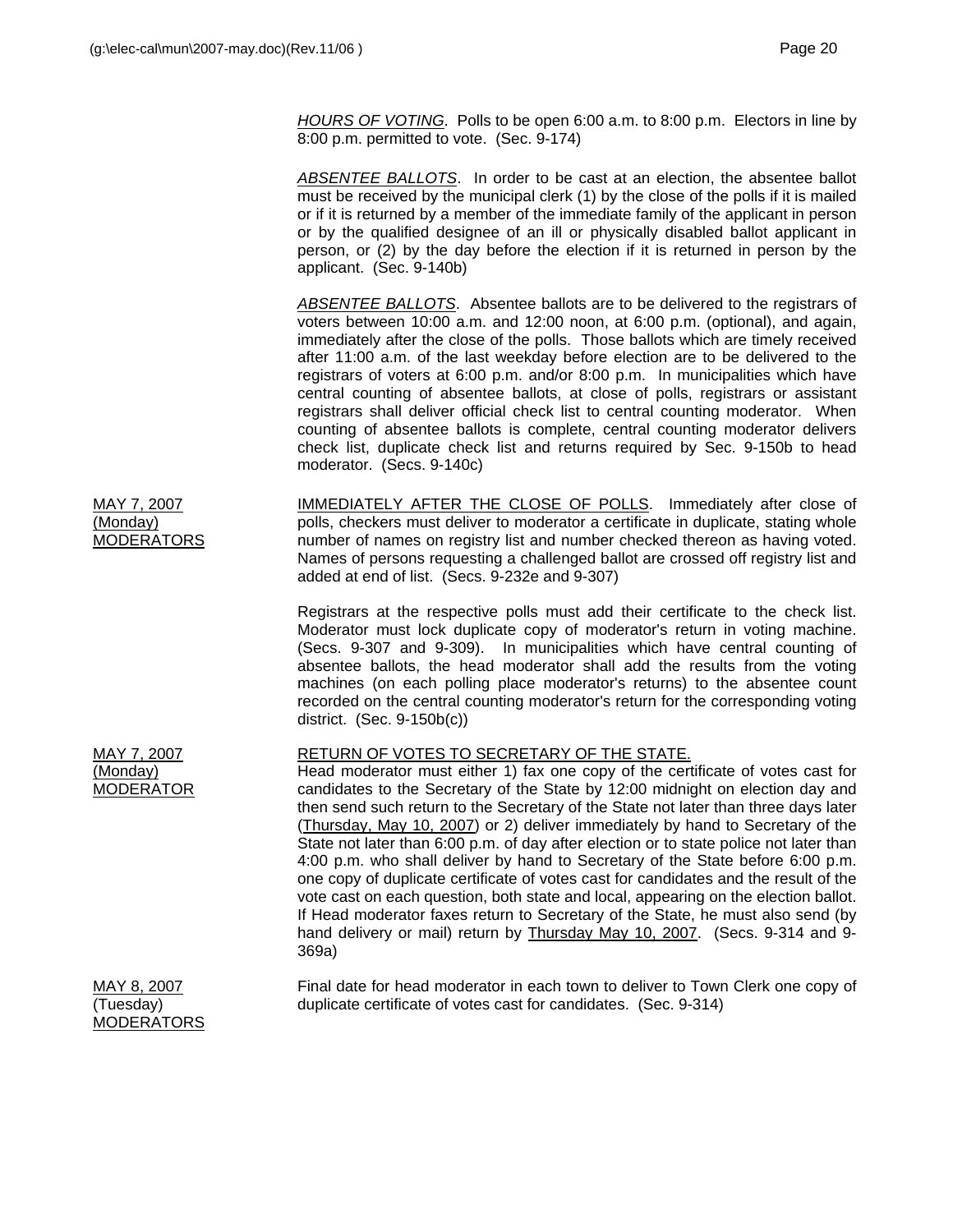| MAY 8, 2007<br>(Tuesday)<br><b>MODERATORS</b>                                           | CERTIFIED CHECK LIST to be deposited with Municipal Clerk. (Sec. 9-307).<br>TIE VOTE OR "CLOSE" VOTE -- RECOUNT. For provisions relating to<br>automatic recanvass where tie vote or where plurality of winning candidate was<br>within limits prescribed by statute, see Sections 9-310, 9-311a and 9-311b.                                                                                                                                                                                                                                                                                                                                                                                         |
|-----------------------------------------------------------------------------------------|------------------------------------------------------------------------------------------------------------------------------------------------------------------------------------------------------------------------------------------------------------------------------------------------------------------------------------------------------------------------------------------------------------------------------------------------------------------------------------------------------------------------------------------------------------------------------------------------------------------------------------------------------------------------------------------------------|
|                                                                                         | Recanvass of close question vote -- Sec. 9-370a.                                                                                                                                                                                                                                                                                                                                                                                                                                                                                                                                                                                                                                                     |
| MAY 8, 2007 thru<br><b>DECEMBER 31, 2007</b><br>(Tuesday – Monday)<br><b>REGISTRARS</b> | REGISTRATION BY MAIL -- NOTICE OF ACCEPTANCE OR REJECTION TO<br>BE SENT WITHIN 10 DAYS. When an application for registration by mail is<br>received during this period registrar must send by first class mail a notice of<br>acceptance or rejection within 10 days of receipt of application. The privileges<br>as an elector attach immediately upon approval of the application, and the new<br>elector's name is added to the registry list. If a notice of approval is later<br>returned undelivered, registrars must proceed with confirmation of voting<br>residence notice under Conn. Gen. Stat. Sec. 9-35 or Sec. 9-43 and may<br>challenge applicant at polls. (Sec. $9-23g(c)$ and (d)) |
| MAY 10, 2007<br>(Thursday)<br><b>MODERATORS</b>                                         | DISCREPANCY -- RECOUNT. Last day for head moderator to order recount<br>when there is a discrepancy in returns. (Secs. 9-310 and 9-311)                                                                                                                                                                                                                                                                                                                                                                                                                                                                                                                                                              |
| MAY 11, 2007<br>(Friday)<br>MUNICIPAL CLERK                                             | MACHINE REPORTS. Reports of machine mechanics and reports of registrars<br>and party watchers provided for in Sections 9-244 and 9-246 from municipal<br>primary to be kept by municipal clerk through this day. (Secs. 9-245 and 9-436)                                                                                                                                                                                                                                                                                                                                                                                                                                                             |
| MAY 14, 2007<br>(Monday)<br><b>MUNICIPAL CLERK</b>                                      | PRIMARY FORMS. Municipal clerk destroys if no contest is pending, and no<br>subpoena has been issued by the State Elections Enforcement Commission, the<br>following forms used at the municipal primary: sealed depository envelopes by<br>district containing inner and outer envelopes from which absentee ballots have<br>been removed, together with the contents of serially-numbered outer envelopes<br>marked "rejected"; all executed absentee ballot applications and direction by<br>registrar forms; the numerical list of serially-numbered absentee envelopes<br>issued; the list of applicants who have been issued more than one absentee                                            |

MAY 14, 2007 (Monday) MODERATORS

MAY 17, 2007 (Thursday) MUNICIPAL CLERK

ABSENTEE BALLOTS REPORT. Last day for municipal clerk to file with Secretary of the State statement accounting for number of absentee ballot forms received from said Secretary for the election. (Secs. 9-139c and 9-232e)

ballot under Sec. 9-153c; all unused printed absentee ballots; absentee ballots received after the polls close; and list of absentee ballot applicants who returned their absentee ballots. (Secs. 9-140(e), 9-150a(f), 9-150b(f), (h) and (j), and 9-

CLOSE VOTE OR DISCREPANCY RECOUNT. Last day to conduct close vote

or discrepancy recount. (Secs. 9-310, 9-311, 9-311a, 9-311b, 9-370a)

MAY 17, 2007 (Thursday) MUNICIPAL CLERK LIST OF ELECTED OFFICIALS. Municipal clerk to file with Secretary of the State by this date a statement of the name, post office address and term of each person elected to office. If an elected town clerk is registrar of vital statistics, ex

153c(c))

MAY 21, 2007 (Monday) CANDIDATES AND **ELECTORS** 

officio, such return shall so indicate. (Sec. 9-320)

ELECTION CONTEST. Last day for bringing any complaint contesting ruling of moderator or count of votes to superior court. (Sec. 9-328)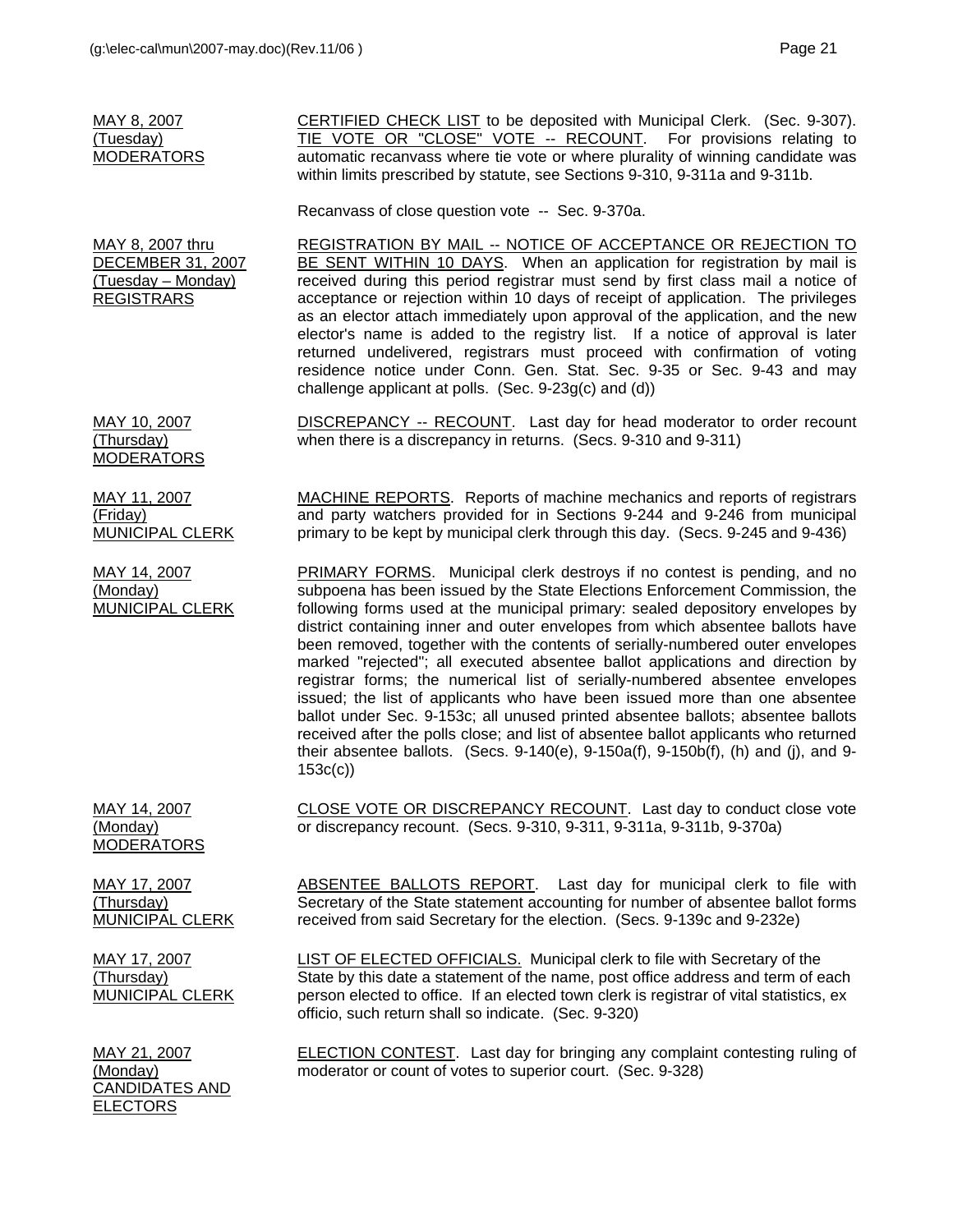MAY 21, 2007 (Monday) MUNICIPAL CLERK

MAY 22, 2007 (Tuesday) MUNICIPAL CLERK

MAY 29, 2007 (Tuesday) MUNICIPAL CLERK

JULY 9, 2007 (Monday)

MUNICIPAL CLERK

VOTING MACHINES. Voting machines are to remain locked through this date. (Secs. 9-266 and 9-310)

REPORT OF REFERENDUM. Municipal clerk to file with Secretary of the State result of a referendum (a) on charter or charter amendment, or (b) on the question of the acceptance of a special act, or (c) conducted in accordance with the provisions of a special act. (Sec. 9-371)

RUN-OFF ELECTION. Run-off election for offices in which tie-vote resulted is to be held three weeks after election. At least three days' notice of such adjourned election must be published by municipal clerk. (Sec. 9-332)

#### *JUNE, 2007*

JUNE 6, 2007 (Wednesday) MUNICIPAL CLERK COPIES OF CHARTERS. Last day for clerk to file with Secretary of the State three certified copies of any charter, charter amendments or home rule ordinance amendments approved at the election, with the effective date indicated and in the case of the approval of charter or home rule ordinance amendments, three certified copies of the complete charter or ordinance

#### *JULY, 2007*

JULY 6, 2007 (Friday) MUNICIPAL CLERK MACHINE REPORTS. Reports of machine mechanics and reports of registrars and party watchers provided for in Sections 9-244 and 9-246 for municipal election to be kept by municipal clerk through this day. (Sec. 9-245)

incorporating such amendments. (Sec. 7-191(h))

ELECTION FORMS. Municipal clerk destroys, if no contest is pending and no subpoena has been issued by the State Elections Enforcement Commission, the following forms used at May 7, 2007 municipal election: sealed depository envelopes, by district, containing inner and outer envelopes from which absentee ballots have been removed, together with the contents of serially-numbered outer envelopes marked "rejected"; all executed absentee ballot applications and direction by registrar forms; the numerical list of serially-numbered absentee envelopes issued; the list of applicants who have been issued more than one absentee ballot under Sec. 9-153c; all unused printed absentee ballots; absentee ballots received after the polls close; and list of absentee ballot applicants who return their absentee ballots. (Secs. 9-140(e), 9-150a(f), 9- 150b(f), (h) and (j), and 9-153c(c))

#### *SEPTEMBER, 2007*

SEPTEMBER 10, 2007 (Monday) MUNICIPAL CLERK PRIMARY FORMS. Municipal clerk destroys, if no contest is pending, and no subpoena has been issued by the State Elections Enforcement Commission, the following forms used at March 12, 2007 municipal primary, if any: Sealed depository envelopes by district containing absentee ballots counted, and absentee ballot counters' notes, worksheets or written materials and record of votes cast by absentee ballot for each candidate; sealed depository envelope containing challenged ballots; affidavit of municipal clerk attesting to accuracy of endorsement of date and time of receipt of outer envelopes; and the affidavit(s) regarding municipal clerk's delivery and registrars' receipt of ballots. (Secs. 9- 140c(a) and (j), 9-150a(m), 9-150b(f), (i) and (j), and 9-232f)

#### *NOVEMBER, 2007*